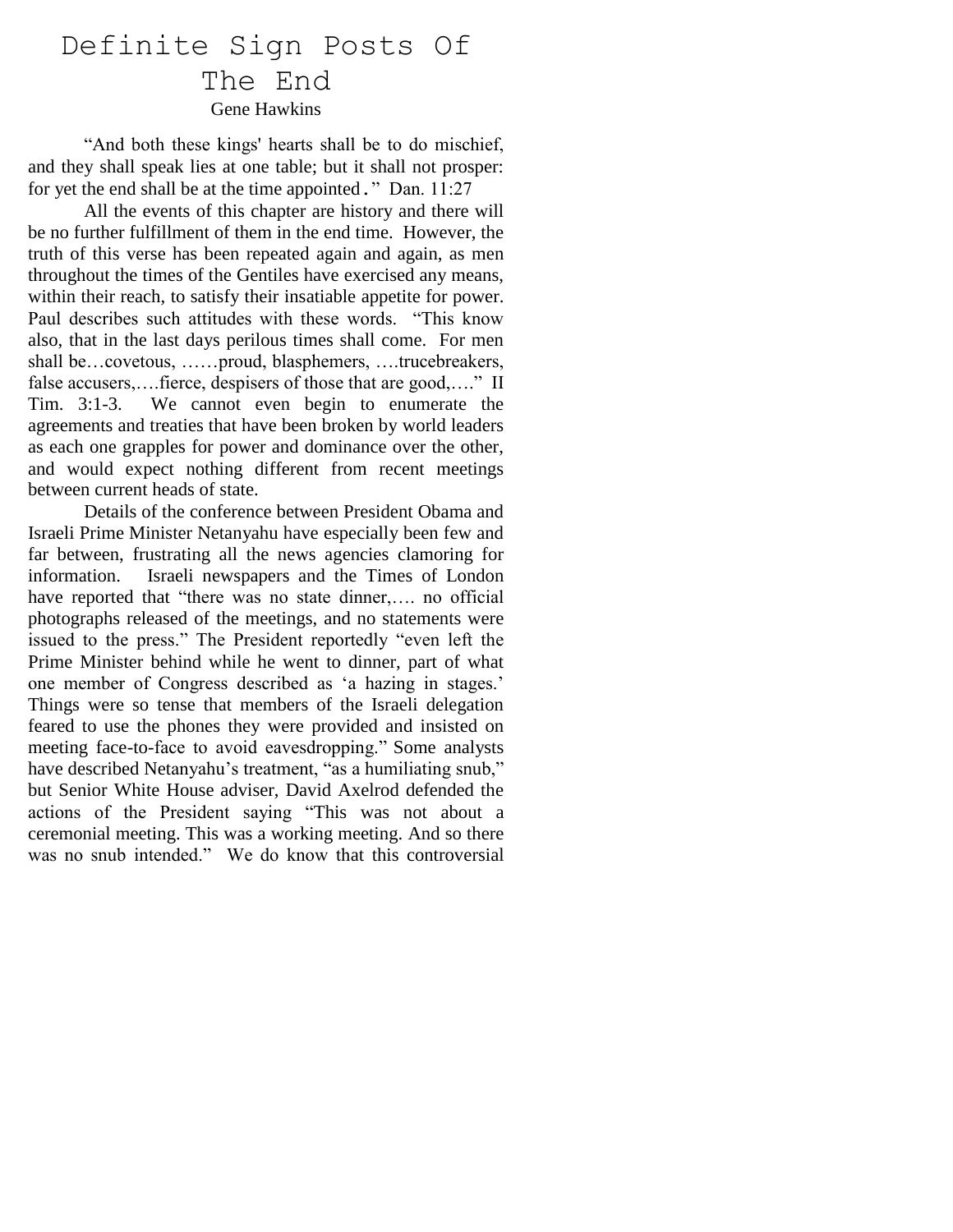meeting was held because "Obama invited Netanyahu to the White House in an attempt to smooth over a dispute about Israel's approval of plans to build 1,600 new apartments in a part of east Jerusalem captured from Jordan in the 1967 Middle East war. The action was announced during a March 9 visit to Israel by Vice President Joe Biden, prompting rare public criticism of the country by Secretary of State Hillary Clinton and other top administration officials." (Another report indicates that President Obama "was livid" over that incident.)

Mr. Netanyahu has since elected not to attend the nuclear summit held in Washington but Secretary of State Hillary Rodham Clinton, was quick to explain that his no-show was unexceptional. "You know, Gordon Brown is not coming from Great Britain, Kevin Rudd is not coming from Australia, King Abdullah's not coming from Saudi Arabia." She went on to assert that "recent tensions between the Netanyahu and Obama administrations over building in disputed eastern Jerusalem were not a factor, noting that deputy premier Dan Meridor was heading the Israeli delegation." Reuters reports that "Netanyahu withdrew from the summit, fearing Muslim powers would use it to demand that Israel give up its presumed nuclear arsenal."

We simply do not know whether any of these principles are fully divulging truth or not. Nor do we know what effects this "non-outcome" meeting will have on future negotiations surrounding Jerusalem. The same sources quoted above, have stated that the President walked out of the meeting after failing to "extract a written promise of concessions on settlements," inviting the P.M. to "stay at the White House, consult with advisors and, 'let me know if there is anything new,' a U.S. congressman, who spoke to the Prime Minister, said."

Although White House press secretary, Robert Gibbs, cast doubt on minor details in Israeli accounts of the meeting, he did not deny claims that "it amounted to a dressing down for the Prime Minister." It has been suggested that perhaps Mr. Obama used this tactic as a political ploy to curry favor and win the trust of the Muslim community in an effort to ensure that there will be a two state Jerusalem. Whether or not it will produce the end intended is simply not known at this time.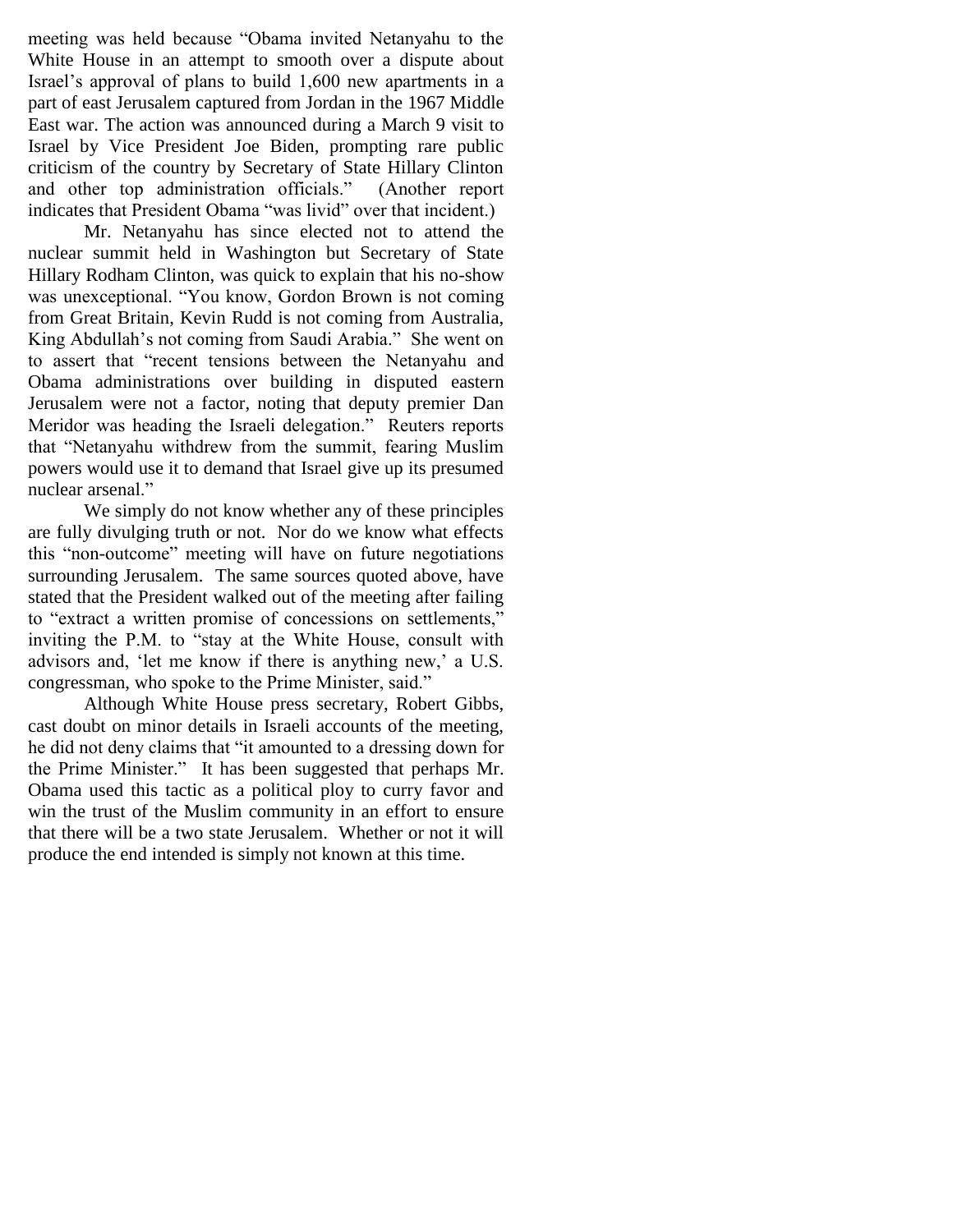Israel had to have been further wounded because a promise, granted by Washington in January 2010, was broken when the "U.S. military was ordered to divert a shipment of smart bunker-buster bombs from Israel to a military base in Diego Garcia. They said the shipment of 387 smart munitions had been slated to join pre-positioned U.S. military equipment in Israel Air Force bases." The World Tribune goes on to say that "The decision to divert the BLU munitons was taken amid the crisis between Israel and The United States over planned contruction of Jewish homes in Jersualem."

Though Israeli officials are undoubtedly still stinging from these events, there is no sign that they have any intention of calling on Jesus their Messiah, and scripture is very clear that they will bear the brunt of many other broken agreements before they look on Him Whom "they have pierced, and they shall mourn for him, as one mourneth for his only son," (Zech. 12:10) and are finally restored.

Another very prestigious summit was held in Prague as Russian President Dimitry Medvedev and President Obama "signed the biggest nuclear arms pact in a generation and envisioned a day when they can compromise on the divisive issue of missile defense. The new treaty, the first of its kind in two decades and nearly a year in the making, signaled a bold new opening in relations between the former Cold War foes. Both leaders hoped for more progress on economic matters and potentially even deeper cuts in their robust nuclear arsenals, while the Russian president still warned of potential pitfalls ahead.

The pact will shrink the limit of nuclear warheads to 1,550 per country over seven years. That still allows for mutual destruction several times over. But it is intended to send a strong signal that Russia and the U.S. — which between them own more than 90 percent of the world's nuclear weapons are serious about disarmament."

President Obama has made no secret of the fact that he envisions a world absolutely devoid of nuclear weapons, but in light of end time prophecy, it is very clear that such a goal will never be realized during this present Church Age. The aforementioned nuclear summit in Washington has already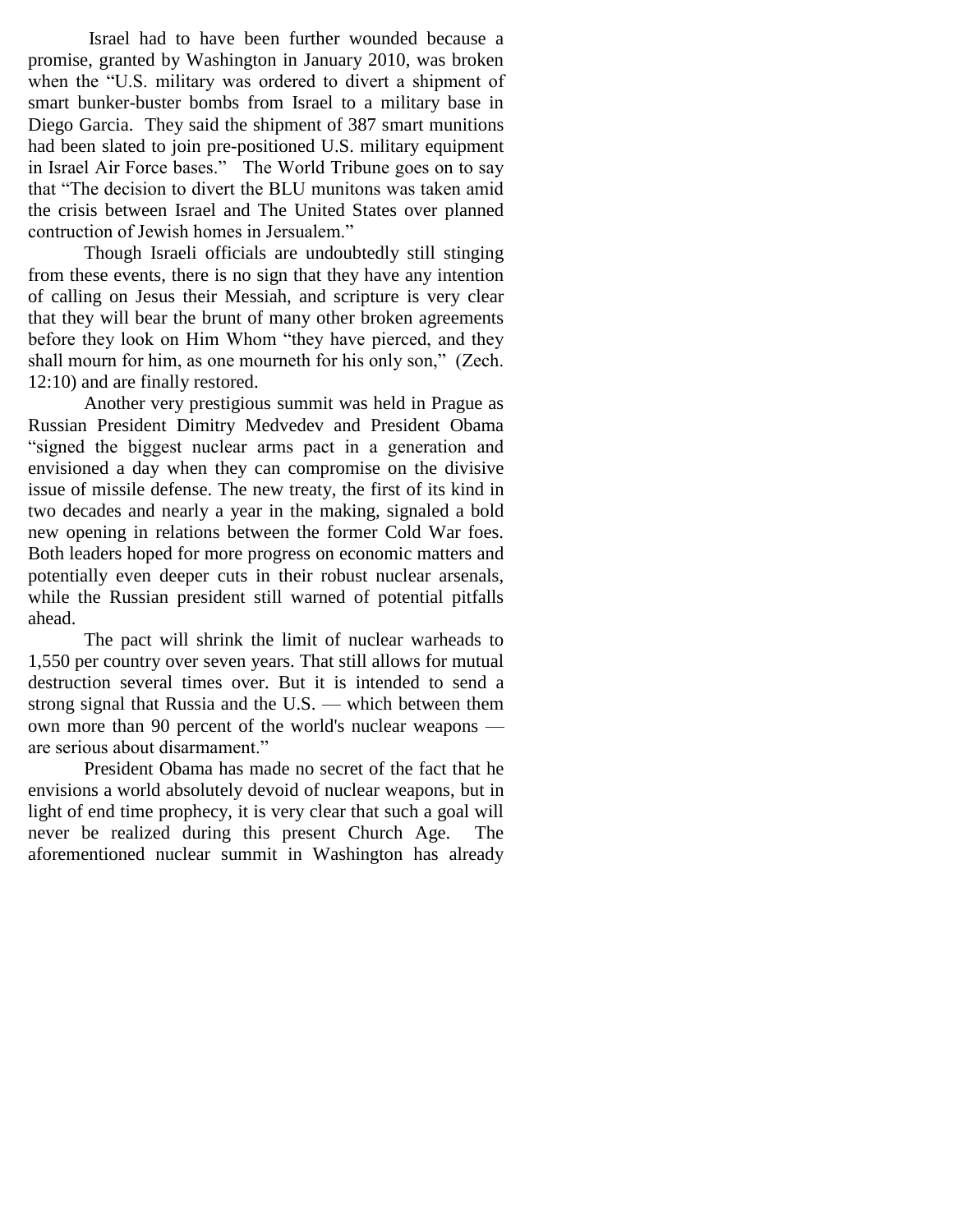identified both al-Qaida and Iran as serious threats to that effort. If these men would only read God's Word, they would discover that their fears are not unfounded, for Revelation 8 & 9 portray clear references to unavoidable nuclear war. "And the second angel sounded, and as it were a great mountain burning with fire was cast into the sea: and the third part of the sea became blood; And the third part of the creatures which were in the sea, and had life, died; and the third part of the ships were destroyed." Rev. 8:8,9. Right now, Iran is the primary candidate to play the role of this "great mountain" burning with fire," for it will undoubtedly be some rogue nation that will eventually defy the seven headed coalition of the end time, and touch off this nuclear holocaust. The entire "sea" of nations will be plunged into war thus becoming "blood," and upsetting "the apple cart" of "peace and safety," which will have been announced at that time. Israel has been greatly concerned with Iran's nuclear threat for some time and has tried to persuade the U.S. to guarantee her some kind of protection. The Obama administration seems to have adopted the pacifist policies of the previous Carter administration, which did not bode well for America when dealing with Iran previously, and their current threat is much more severe due to this nuclear threat. Sanctions against this ungodly regime have now been proposed and The A.P. announced that the U.S. "has the robust backing of Great Britain, France and Germany in adopting further sanctions against Iran. Russia, too, has shown a willingness to join the sanctions effort, meaning the required clean sweep of permanent members of the United Nations Security Council."

Brazil and Turkey are studying an "alternative" proposal" to deal with the issue, but "Chinese Foreign Ministry spokeswoman Jiang Yu said: "China always believes that dialogue and negotiation are the best way out for the issue. Pressure and sanctions cannot fundamentally solve it." She then added "that China supports a 'dual-track strategy,' combining diplomacy with the possibility of international sanctions against Iran."

 President Obama has taken a drastic step toward his dream as "The United States for the first time is forswearing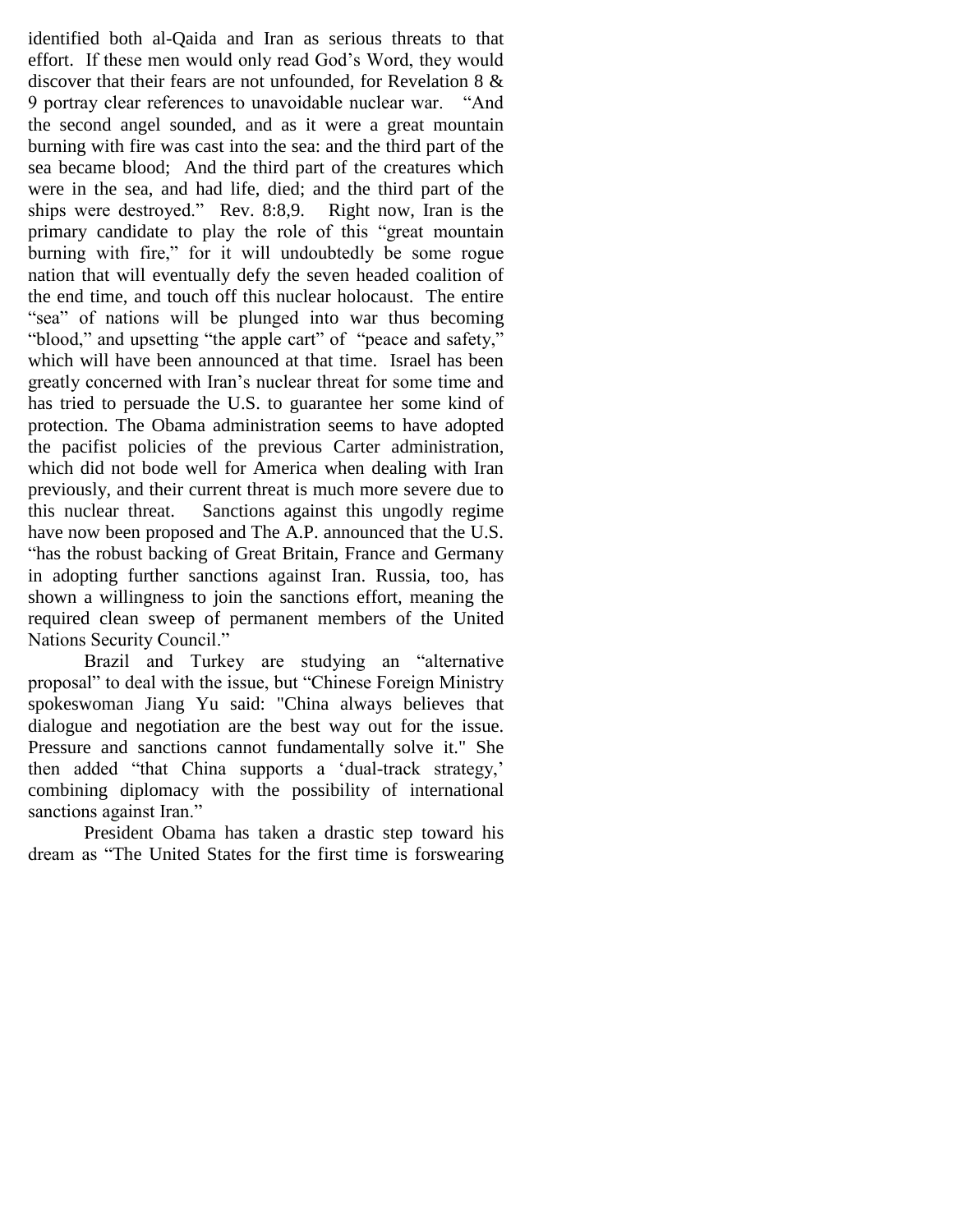use of atomic weapons against non-nuclear countries, a break with a Bush-era threat of nuclear retaliation in the event of a biological or chemical attack." This comes with a major condition: "Those countries would be spared a U.S. nuclear response only if they are in compliance with the Nuclear Non-Proliferation Treaty."

Based on the above portion of scripture, there is no doubt that this current nuclear treaty will be broken. The only question is when, and by whom? Bro. Smith warned several years ago, when the former Soviet Union collapsed, that we should not assume Russia was gone forever. He has been proven correct, as she is now a major contender in the nuclear arms race.

Many in this country and around the world are very much concerned that Pres. Obama's declaration, of no nuclear response if America is attacked, is an open invitation to some rogue nation having no fear of reprisal. Currently the airwaves are filled with voices outlining formulas for "taking back our country," in an effort to defend us, and preserve our former way of life, and we most assuredly applaud any effort to gain the protection of God's people. However, if we are looking for the coming of Jesus, we know that neither this country, nor the world, is going to fully return to the days of yore before the tribulation is completed. While the reports quoted in this article can be quite depressing, we can encourage ourselves by realizing that they are only harbingers of Jesus Soon Coming! Let us remember that Israel was under horrible oppression by their taskmasters before the exodus from Egypt. Noah endured tremendous ridicule and mockery before he entered the safety of the ark, to be carried away through the waters of destruction. Israel endured horrific pressure, and threats of annihilation, just prior to their deliverance in the days of Purim. Our hope is not to restore our land but to be transported bodily out of it, through the portals of glory into heaven. If our hearts are truly centered on Jesus' coming, these current events will strike chords of joy and anticipation as we Look Up, for we know that our redemption draweth nigh!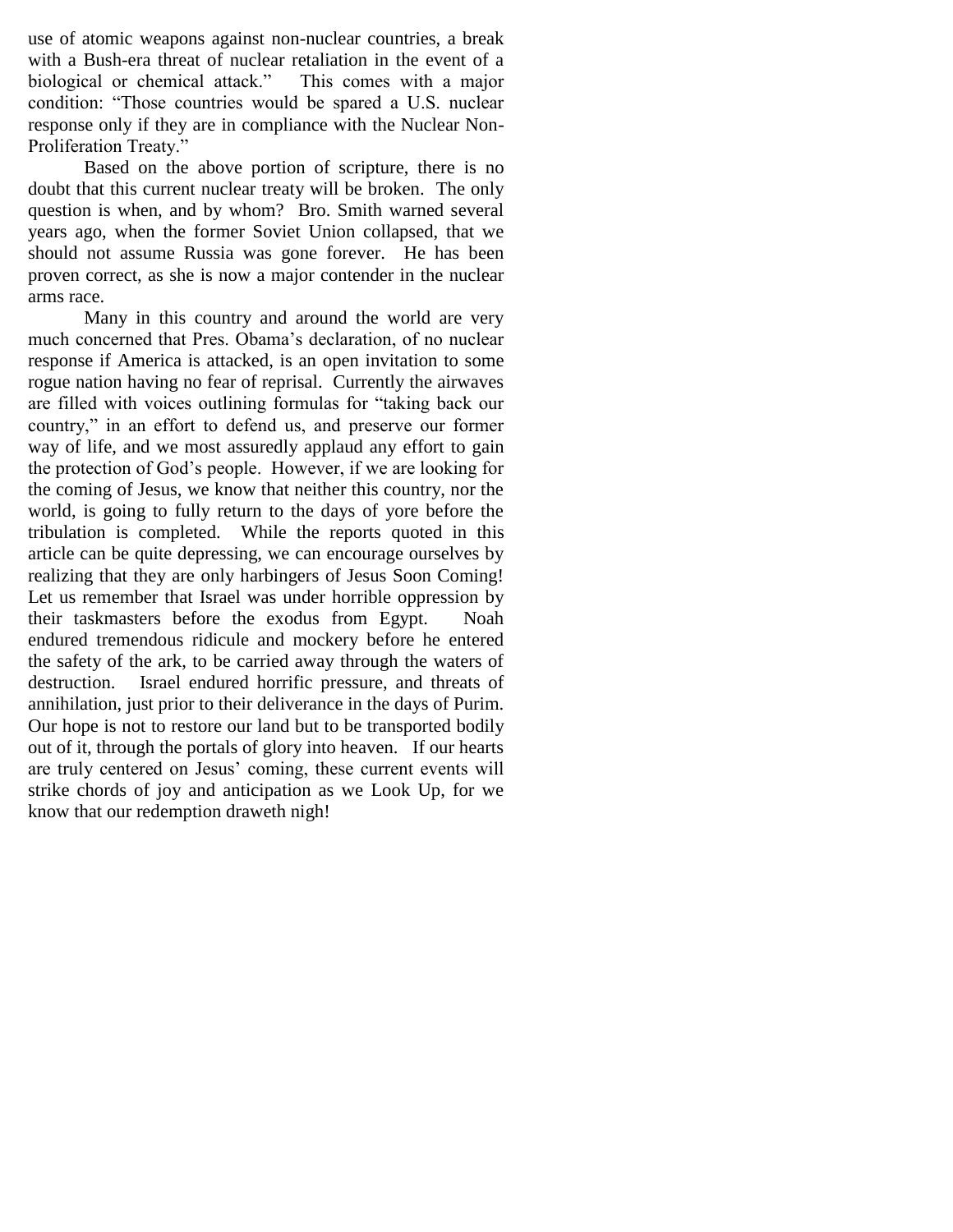## *THE KEY OF DAVID*

#### *Walter S. Anderson*

*"And to the angel of the church in Philadelphia write: These things saith He that is holy, He that is true, He that hath the key of David, He that openeth and no man shutteth; and shutteth, and no man openeth." Revelation 3:7.*

It is fitting that we understand the significance of the term, "Key of David," and give it importance due to the fact that our Lord Jesus Christ spoke it to the Philadelphia assembly. The Apostle Paul explains how importantly Jesus Christ is related to King David of Israel. He wrote in Second Timothy 2:8: "Remember that Jesus Christ of the seed of David was raised from the dead according to my Gospel." All of God's promises to David were given under a solemn covenant, and were passed on to His Son Jesus Christ. Their fulfillment depended upon Christ's resurrection from the dead.

Peter also spoke to all Israel on the day of Pentecost, concerning Jesus Christ, being the Son of David. "Men and brethren, let me freely speak unto you of the patriarch David, that he is both dead and buried, and his sepulchre is with us unto this day. Therefore being a prophet, and knowing that God had sworn with an oath to him. That of the fruit of his loins, according to the flesh He would raise up Christ to sit on His throne"- Acts 2:29-30.

It is the exalted Christ, Israel's glorious King and Messiah, Who has all the promises of David concerning the Kingdom of God, and has the right to sit on David's throne. To have the Key of David is to open up all the promises concerning the reign of the Lord Jesus Christ. This key has all the governmental authority of the Lord God Almighty.

Since Jesus Christ was rejected by Israel and crucified, what would happen to His Kingdom and throne? God had to replace this earthly kingdom, temporarily, and bring forth a mystery, hidden from before the very foundation of the world. Herein the Kingdom would be exalted in the heavens above, instead of being on earth. "And to make all men see what is the fellowship of the mystery which from the beginning of the world hath been hid in God, who created all things by Jesus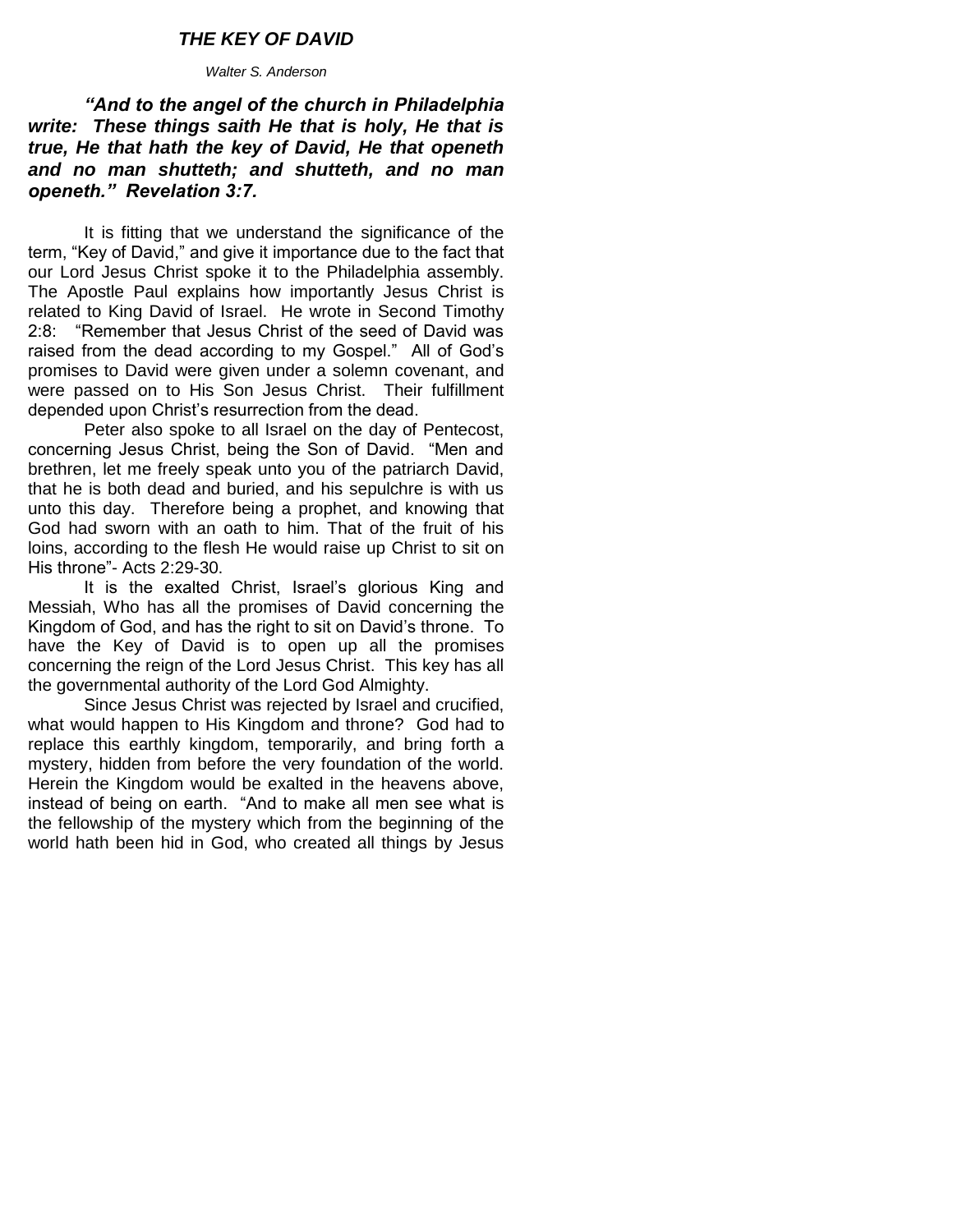Christ" - Epesians 3:9. This is the Church, "which is His Body, the fulness of Him that filleth all in all" - Ephesians 1:23.

The Church, as the Body of Christ, is raised up with Christ into His heavenly Kingdom, whereas Israel's kingdom will be earthly. "And the Lord shall deliver me from every evil work, and will preserve me unto His heavenly Kingdom: To whom be glory forever and ever. Amen" - II Timothy 4:18.

The apostles of the Lord recognized the building of the Church, and also the rebuilding of the tabernacle of David-- "After this I will return, and will build again the tabernacle of David, which is fallen down; and I will build again the ruins thereof, and I will set it up." James quoted this citation from Amos 9:11-12 (Acts 15:16)

Inasmuch as Christ the Anointed One has been absent from the earth during this Age of Grace, His return then, will fulfill all prophecy. During His absence, a restoration of "restitution of all things," has been developing. "And He shall send Jesus Christ, which before was preached unto you whom the heavens must receive until the times of restitution of all things which God hath spoken by the mouth of all His holy prophets since the world began" (Acts 3:20-21).

In this "restitution of all things," multitudes of Israelites, who were scattered among the nations, have returned to their land and have been openly declared a nation, with Jerusalem, the city of David, as its capital. Furthermore, "the times of refreshing shall come from the presence of the Lord."

Ever since the turn of the century, this refreshing has been demonstrated to the Church as the "latter rain," with the blessing of the Gifts of the Spirit. This spiritual blessing will come upon Israel when the Church has been completed. "Then shall we know, if we follow on to know the Lord: His going forth is prepared as the morning; and He shall come unto us as the rain, as the latter and former rain unto the earth" (Hosea 6:3; Zechariah 10:1; James 5:7).

David declared, "The stone which the builders refused is become the head of the corner" (Psalms 118:22). So the Seed of Abraham, Who is the Son of David, The Lord Jesus Christ, has been denied and rejected by Israel all these many centuries. What a terrible loss to them as their history shows! The Apostle Peter charged the whole nation with gross unbelief of the Scriptures. Despite of all their proclaimed law keeping, they blindly refused and rejected Jesus' claim as THE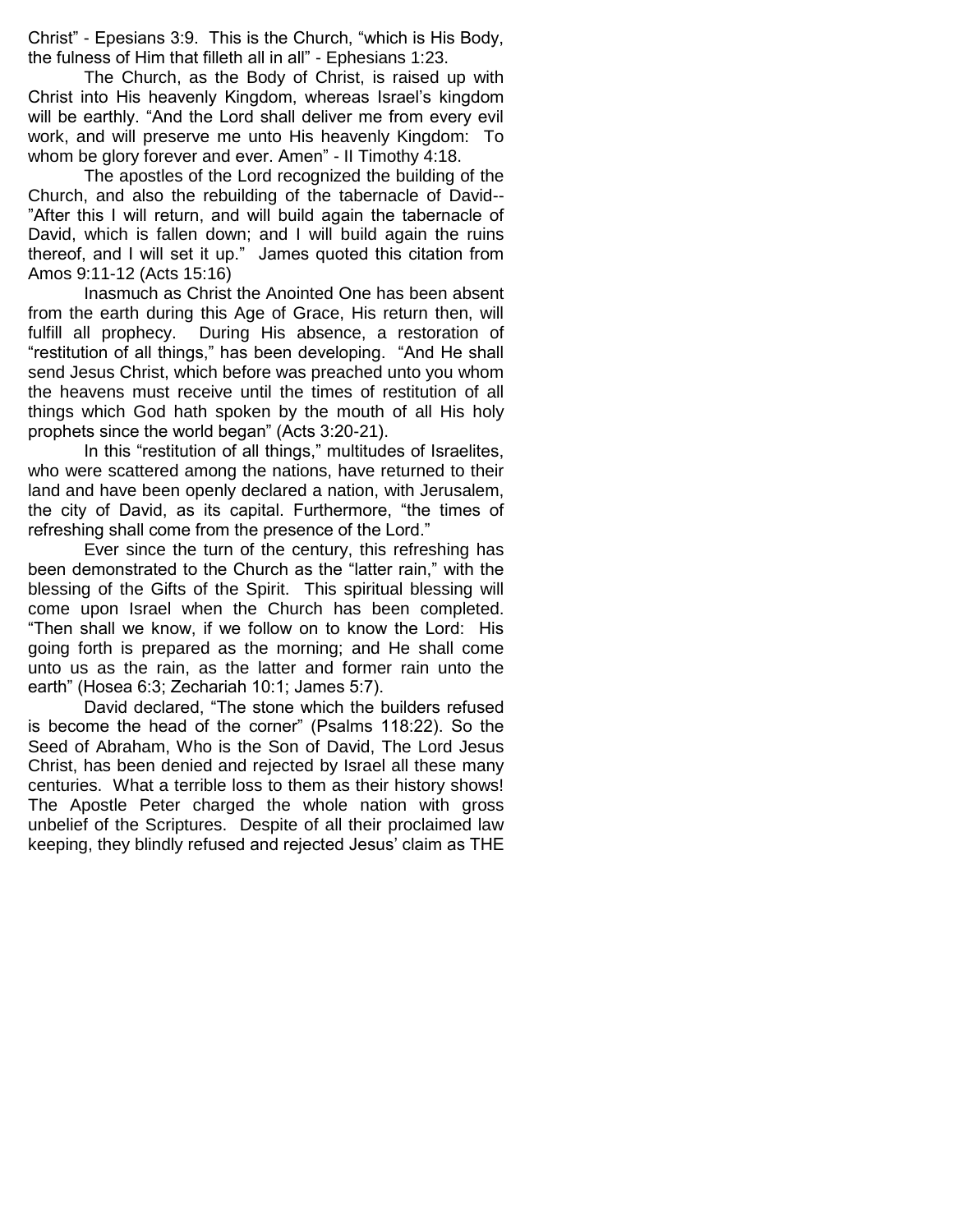CHRIST, THE STONE. "And this is the stone which was set at naught of you builders, which is become the head of the corner" (Acts4:11).

When Israel rejected their "Stone," God turned the tables, resulting in a marvelous move from earthly purposes to heavenly, from Jerusalem below to Jerusalem above, from faith to sight. The glorified Christ is now the Head of the Church, which is His Body. What an amazing transformation from law to grace! This spiritual temple of God is made up of "living stones," with Christ the incomparable Head Stone.

This is part of the "mystery" revealed to the Apostle Paul--"And are built upon the foundation of the apostles and prophets, Jesus Christ Himself being the chief Corner Stone. In whom all the building fitly framed together groweth unto an holy temple in the Lord. In whom ye also are builded together for an habitation of God through the Spirit" (Eph. 2:20-22). Christ has become the Head Stone and is the crowning keystone of the entire celestial edifice! Its prominence overall the building, is as the "Arch Stone."

As I have gone at great length to relate these Scriptures in their relationship and dependence upon one another, it sets up a marvelous pattern. Herein the Philadelphia Church is set apart from all the others in great recognition. Therefore, it is fitting that the Corner Stone of heavenly Jerusalem, speaks definitely to this church with such commendations. He first identifies Himself as "He that is holy."

The holiness of God and His dear blessed Son, are set apart from all other creatures. The Triune God is absolutely incorruptible. As the only Head of the Church, the Lord Jesus Christ cannot fail or stoop to any ulterior device of Satan's craftiness.

"He that is true," again speaks of Him who is beyond all others. Nobody else can claim such holiness. He is true to His Word, true to His promises; and, as the Bridegroom, is true to His Bride.

The people who comprise the "Philadelphia" Church are given immediate entrance and occupation of the heavenly temple of God. "He that openeth, and no man shutteth, and shutteth and no man openeth." With this a blessed commendation is given, "For thou hast a little strength, and hath kept My Word, and hast not denied My Name."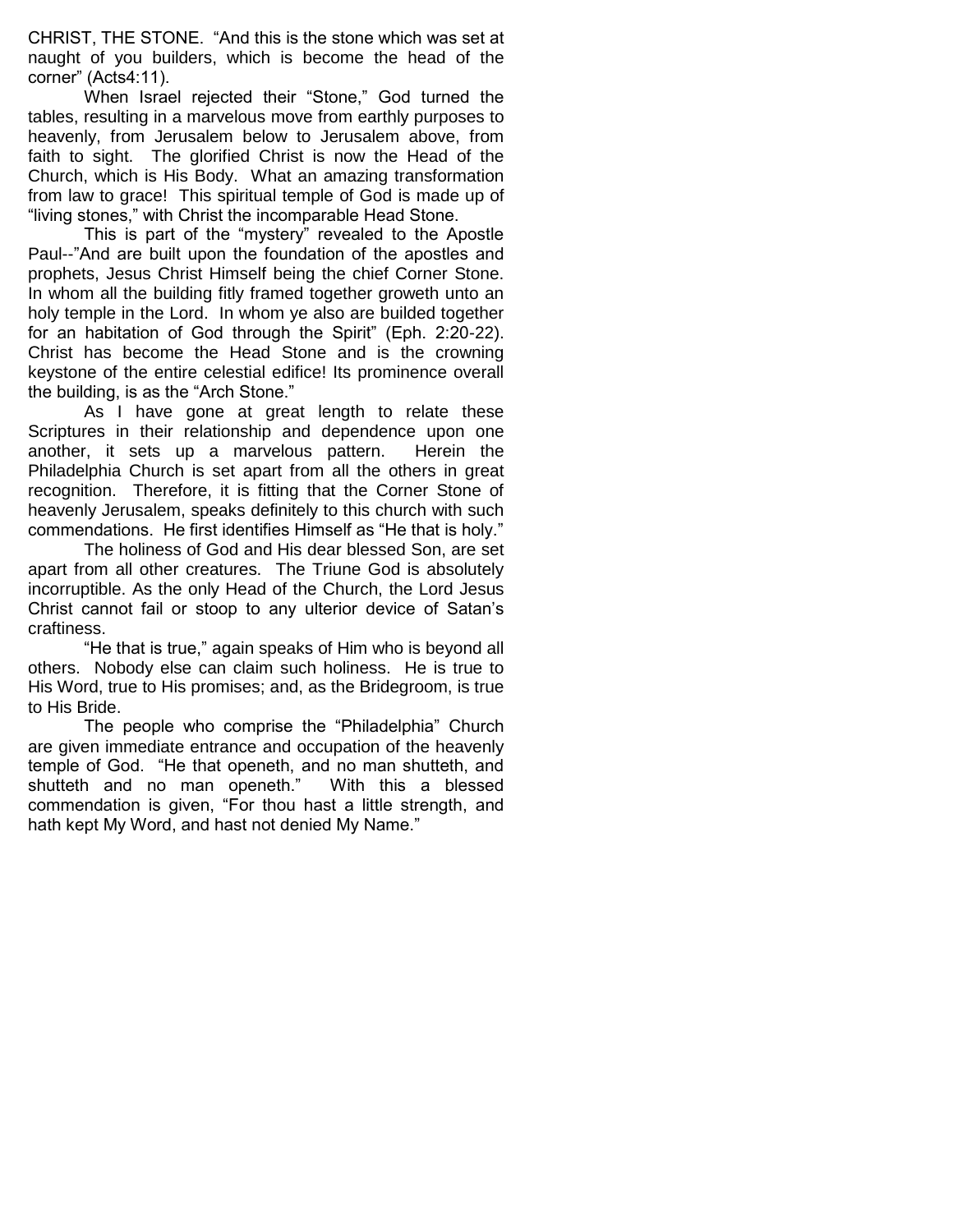As a result of their undying faithfulness to the end, they are given this marvelous reward: "Because thou hast kept the word of My patience, I also will keep thee from the hour of temptation, which shall come upon all the world, to try them that dwell upon the earth" (Revelation 3:19) To be kept out of the hour of temptation is surely a most glorious deliverance from the great tribulation. The false messiah, the anti-Christ will be in control of world affairs. To be kept out" is the triumph and victory of an "out-resurrection and translation," that Paul pursued.

To the individual overcomer is given a very highly prized reward: "Him that overcometh will I make a pillar in the temple of my God, and he shall go no more out." A pillar signifies the most dominant support and columned feature of any building. Take for example Solomon's temple--"And he reared up the pillars before the temple, one on the right hand, and the other on the left; and he called the name of that one on the right hand Jachin, and the name of that on the left Boaz." Jachin means "he shall establish" and Boaz, "in him is strength." By their commanding position, these pillars receive the highest honor. What a difference there is between "lively stones," which describe multitudes set in their places, and the rearing up of a pillar!

Israel witnessed the greatness of a pillar in relationship to the presence of Jehovah. "And the Lord went before them by day in a pillar of a cloud, to lead them the way; and by night in a pillar of fire, to give them light; to go by day and night" (Exodus 13:21-22). The pillar shows His very immediate presence. In regard to this pillar of cloud, our blessed Lord ascended to heaven visibly in a cloud. "And when He had spoken these things, while they beheld, He was taken up' and a cloud received Him out of their sight…This same Jesus, which is taken up from you into heaven, shall so come in like manner, as ye have seen Him go into heaven" (Acts1:9-11).

The Lord Jesus Christ is filled with all the fulness of the Godhead. "For it pleased the Father that in Him should all fulness dwell" (Colossians 2:9; 1:19). Such a marvelous embodiment of glory will be expressed by our glorious Head and Husband with a "pillar of cloud and a pillar of fire." How else could He show Himself as "God manifest in the flesh"? With this exceeding grandeur and glorious brightness, Christ reveals Himself in the "Image of God." "Who being the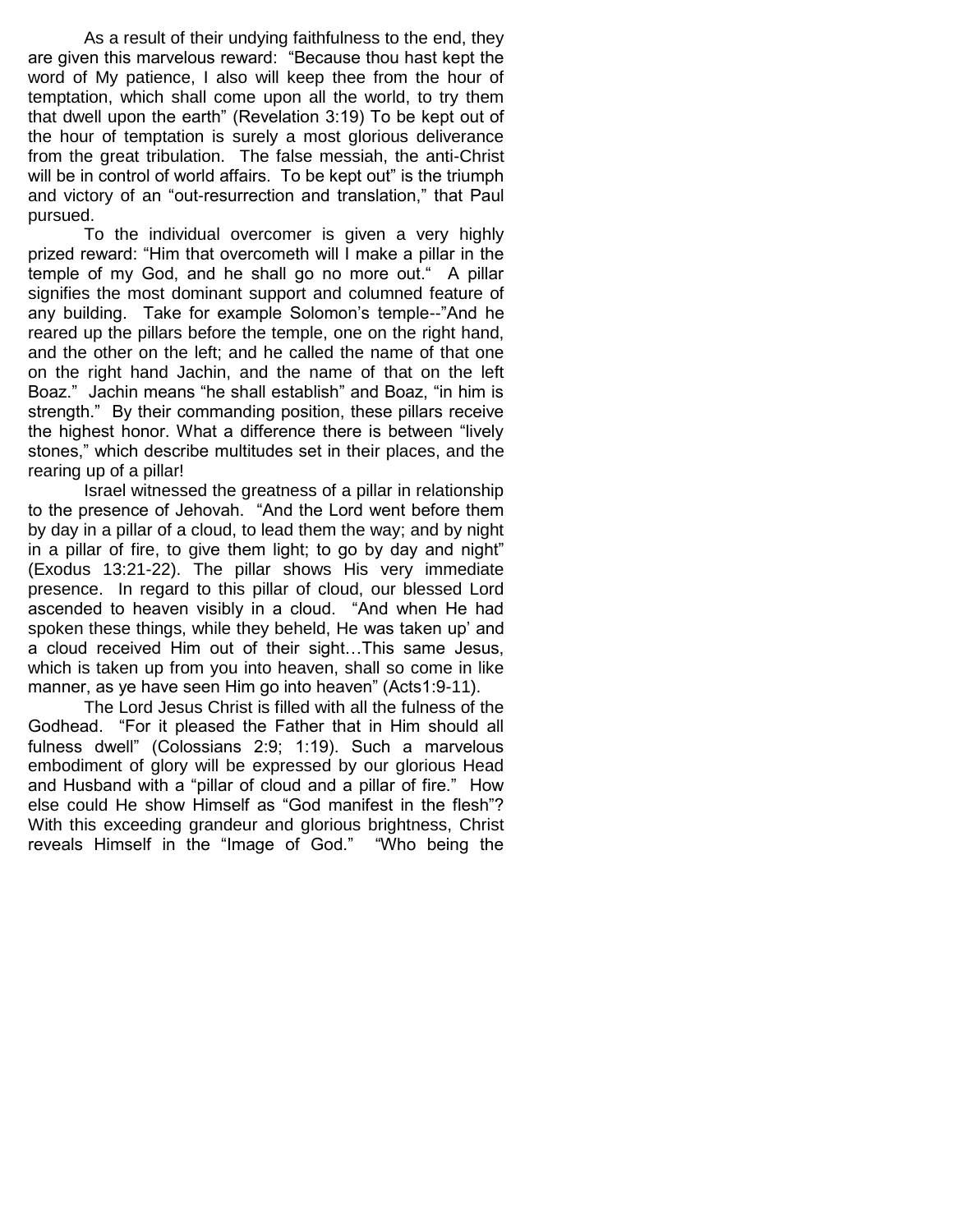brightness (effulgence) of His glory, and the express image of His Person." (Hebrews 1:3).

Through the exceeding abundance of grace, God is pleased to reveal the Bride of Christ in glory as the Wife of the Lamb. In this marriage, the Wife and the Lamb are "made one flesh." Her pillar-like stature is inconceivably beautiful and a marvel. "Thy stature is like to a palm tree," exclaims the Bridegroom. (Song of Solomon 7:7-8).

The "Key of David" unlocks all the hidden treasures of wisdom concerning the Bride of Christ and her heavenly Bridegroom.

~~~~~~~~~~~~~~~~~~~~

# A Mother's Love

Lovest thou these more than Me? These words ring in my ear. When e'er my world's consumed; He speaks, and lo, I hear.

From You, dear God, these blessings come; I praise

Thy holy name.

'Tis Thine own hand, that givest good; am I to suffer blame?

Too tightly I am holding, Lord? Too close to my heart cling? The arrows Thou hast given me, such joy to my life bring. I've yet to know a love so deep, so true and O, so strong, Ah, sweet fulfillment to my soul ; to love them can't be wrong.

Teach me, God, Thy ways to learn, 'tis hard for me to know. A vessel weak in need of Thee; direct my path to go. Thou formest me and knewest me before the earth and time, A steward of these precious gems; Thine to keep, not mine

Faithful Father art Thou to me; to caution wise indeed. Shepherd, guide me in this life, Your gentle warnings heed. I thank Thee for my children, Lord, a gift from Heav'n above, The tender way You hold me close; to Thee I give my love.

Marilyn Higgins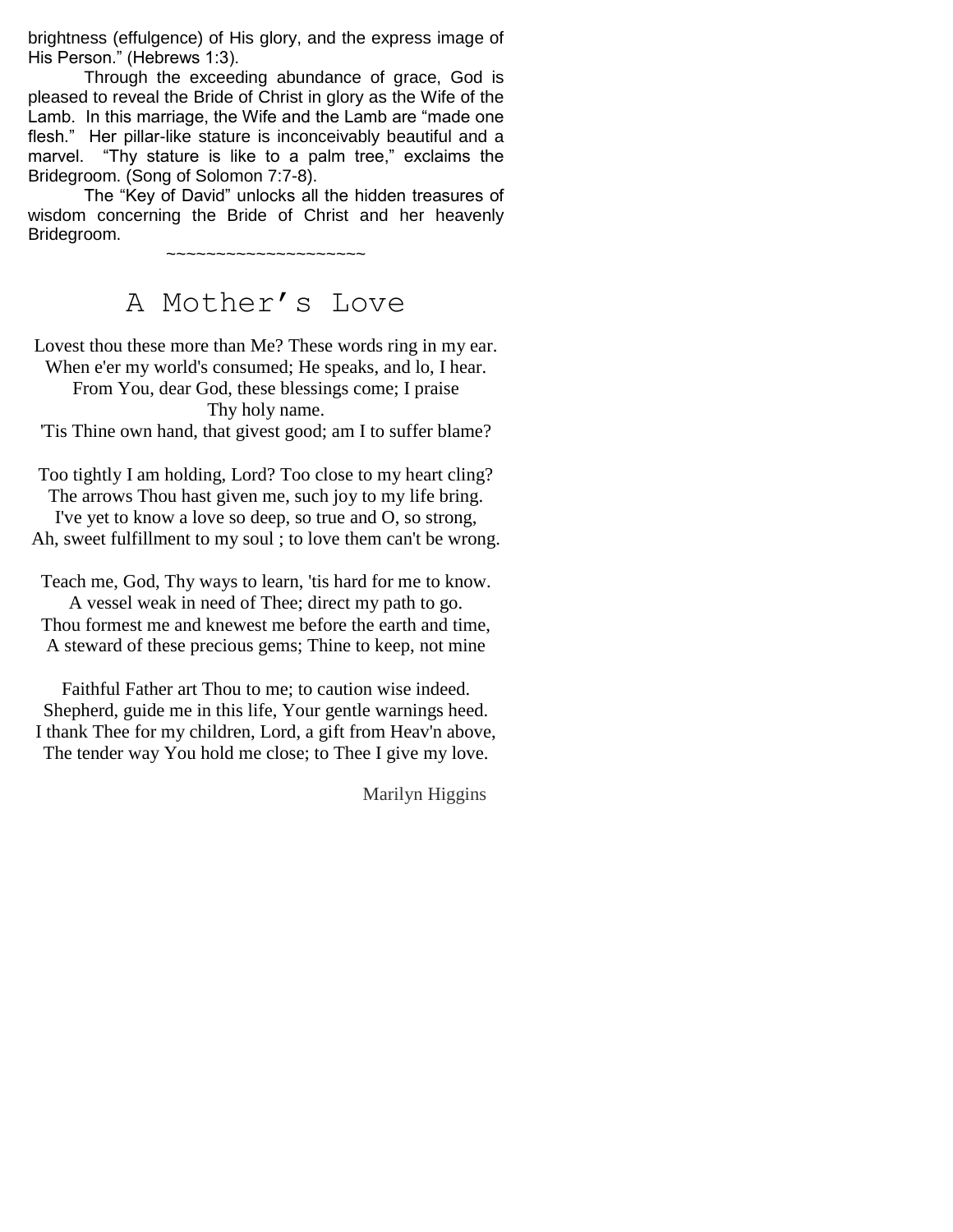# YOU CAN'T FLY WITH ONE WING!

# *"…….And take the sword of the Spirit, which is the Word of God."* Ephesians 6:17

## 1. SOME TAKE THE SPIRIT, WITHOUT THE WORD

The Word of god is the all-purpose instrument with which the Holy Spirit performs all His work. Because a military picture is in view in this scripture and the Spirit viewed as a *Warrio*r, his instrument, the Word is called a "*Sword*." When spiritual agriculture is in mind the Word is the "*seed"* - Luke 8:5-11. As "the Spirit of life," He uses the Word to quicken them that are "dead in trespasses and sins" - Ephesians 2:1-2: I Peter 1:23. He uses the Word as *milk* and *bread* to feed the "new born babes. "*The Spirit does nothing without the Word.*  This is the reason why He enjoins us to take the sword of the Spirit, which is the Word of God; for if we neglect to take the Word, we need not expect the Spirit to do anything for us or through us. *He Leads by the Word, guides by the Word, teaches by the Word, comforts by the Word, heals by the Word, etc.*

Nevertheless, we have with us in our day a great many believers who, though they claim to have the Spirit more than all others, place little dependence in the Word. It is a strange phenomenon indeed, that people who profess to know the Spirit best; and should know better than others how jealous He is for His Word -- should esteem the Word less highly than others! The people we have in mind, do not discipline their thoughts, feelings, attitudes and actions by the plain teaching of the written Word, but are governed by what they suppose is "the leading of the Spirit." They do not judge their sensations, visions, dreams and prophecies by the Word, but vice versa. The Word is less to them than their own "revelations." We read only today, in a letter received containing what was called a "prophecy" that some of those who read these writings depend on them entirely for their spiritual food. Think of that. The writer of this "prophecy" claimed it was inspired by the Spirit, but it contained little of the "sure Word of Prophecy" which the Holy Ghost has given in the Scriptures. Without batting an eye , these misguided souls unseal the Canon of Scriptures and add their vain prophecies to the Bible, despite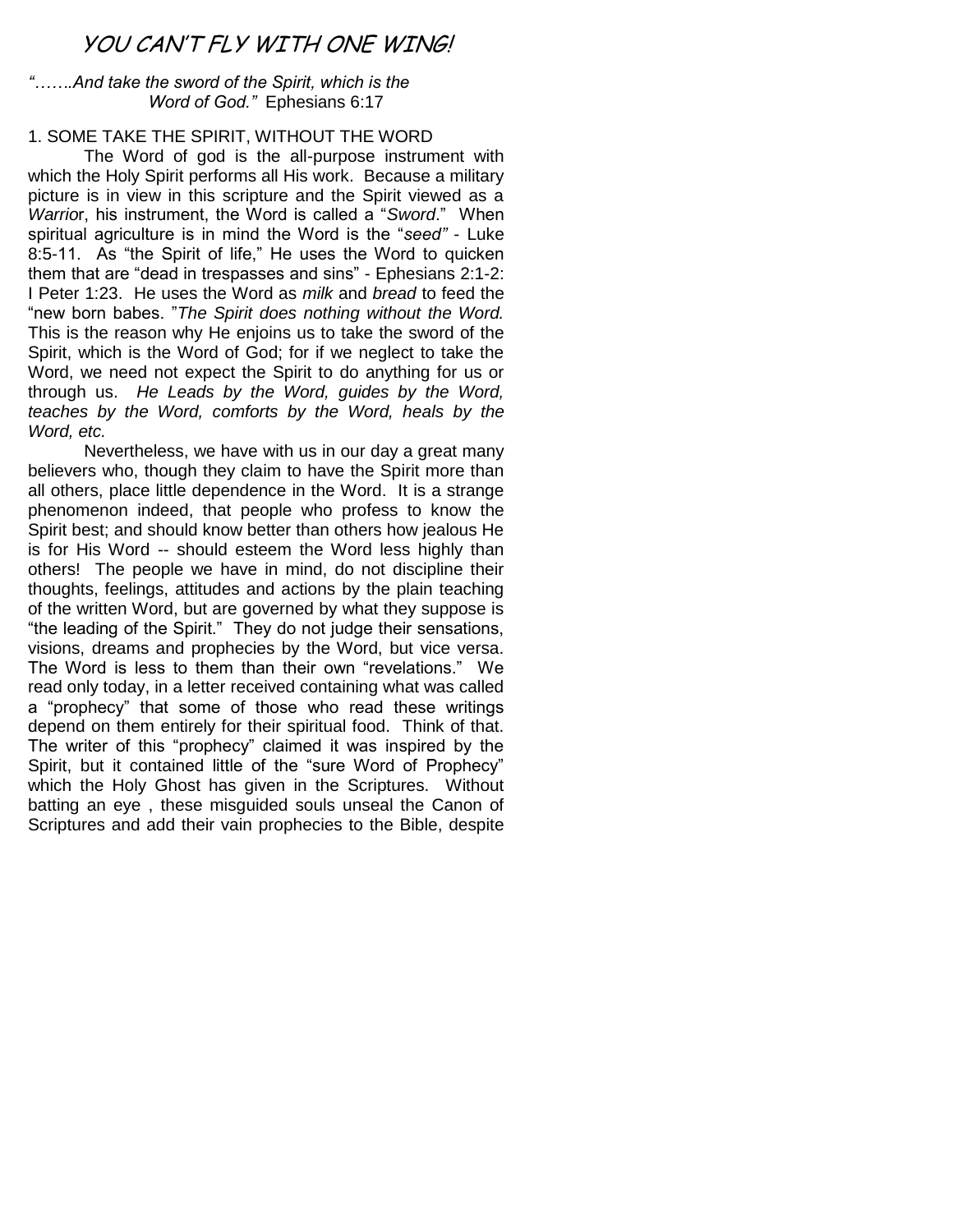the warning of the judgment which such presumption will surely bring upon them.

We do most vigorously oppose the false notion that the Spirit of God, the source of all Wisdom, has anything to do with such prophecies. There is a false spirit which is out to deceive as many as possible. The true prophet speaks only those things which are in God's book.

The thing that makes this latter day deception so very dangerous, is that the things of the Spirit of God are being counterfeited by the spirit of error. Prophecy, which is intended to reveal the mind of the Lord, is being falsified more than ever before. Tongues are being counterfeited; so is healing; so is faith. False prophets with their deceitful prophecies are a very great menace in the end of this age. They render a twofold service -- not to God, but to the devil. First, they break down the confidence of the people in the Bible, the only standard of righteousness in the world. Second, by their irrational teaching and behavior, they misrepresent the Spirit of Truth and bring reproach upon the Spirit and His ministry, "Some shall depart from the faith, giving heed to seducing spirits, and doctrines of devils" - I Timothy 4:1. "And because iniquity shall abound, the love of many shall wax cold" - Matthew 24:12. It is frightening to behold the lack of love, the heartlessness, the bitter criticism, the back-biting, the envying and strife, among some of these who take the Spirit without the Word. Because they do not take the Sword of the Spirit, the Word of God as their counsel, they have nothing that the Spirit might use to convince them, to lead them, to enlighten them, or to save them from error.

### **2,** SOME TAKE THE WORD WITHOUT THE SPIRIT

Some highly esteem the Word, but ignore its Author, "the Spirit of Truth." We often hear it said, "The Word will do everything." The notion that the Word will accomplish anything apart from the Spirit, or that the Spirit will do anything for those who disregard His Word, is rank superstition. What our body is to our Spirit, the Word of God is to the Holy Spirit. And "as the body without the spirit is dead" - James 2:25, so the letter of the Word without the Spirit has no life - II Corinthians 3:6. Realizing this, it is quite natural for anyone using the Word without the Spirit, to try to infuse his own life into the Word. The same spirit of error that causes some to disregard "the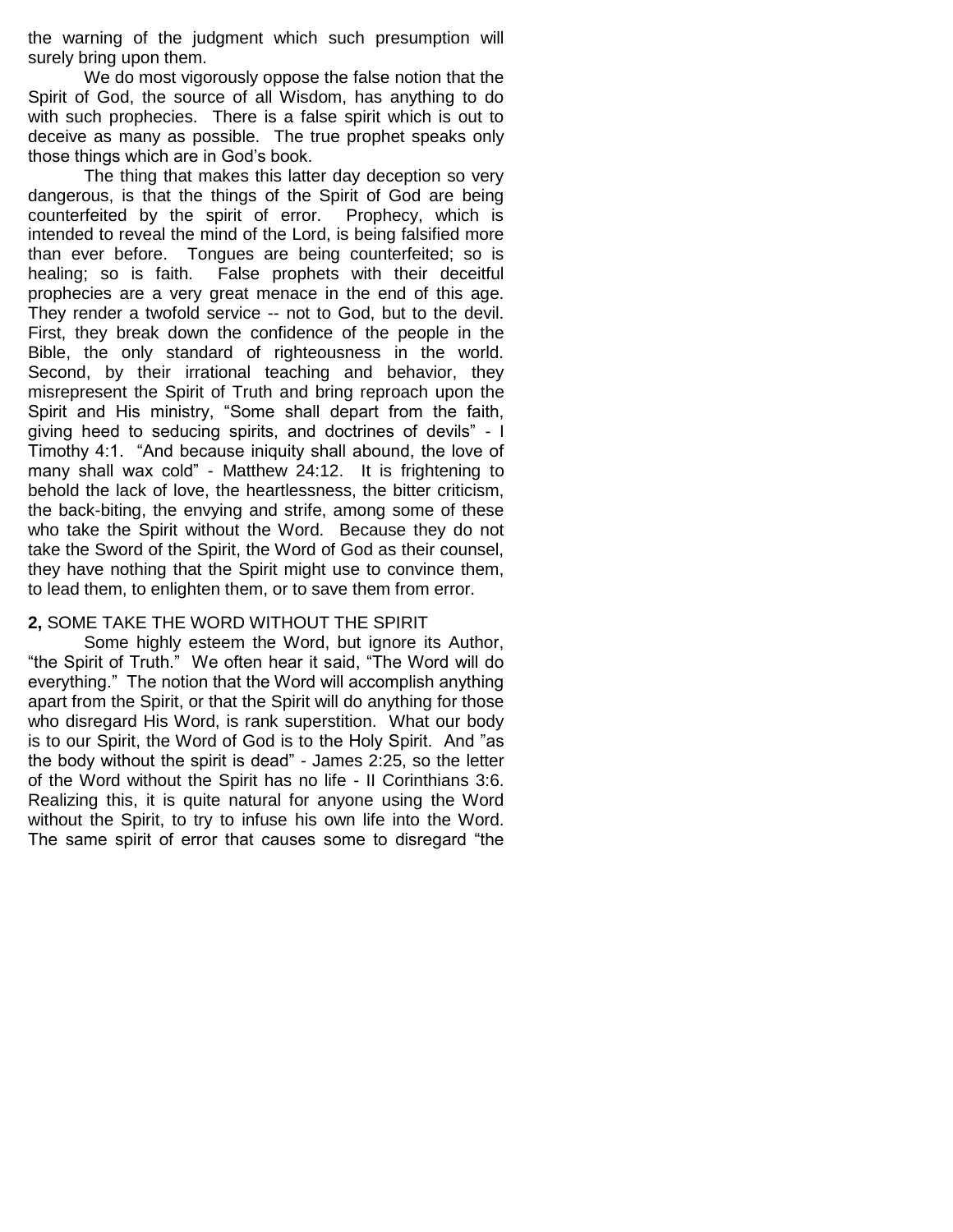letter" or truth, and trust in their own leadings, causes others to disregard the Spirit of Truth and trust in the energy of the flesh, to make the Word effective. Some evangelists will labor in the flesh for 30 minutes (after a long sermon) to get someone to come to the altar. They know that the Word will not do everything, but they have little faith that the Spirit Himself will use the Word to move the sinner: so they wear themselves out, trying to supply the "power."

But someone may ask; "How is it possible for anyone who believes in the Spirit, to be so cruelly deceived by the "spirit of error"? It is only possible when there is disobedience somewhere. The spirit of error is the "spirit that now worketh in the children of disobedience," or disobedient children. Obedience to the Word is our safeguard against being deceived by "spirits." When a child of God is disobedient, the evil one has a more useful medium to work through than is the case with the totally unregenerate person. This is why the spirit of error is often found in a group of believers, counterfeiting the things of the Spirit of God. But just try to tell this to one of them! He will not believe that he is disobedient, nor that the spirit of error could possibly be in him, much less that anything he does could be false! Especially, if he is one of those who esteem their own "inspired" leadings and prophecies above the Bible. These people will never see any wrong in themselves so long as they are disobedient. The Holy Spirit comes through obedience to the Word of God. Satan comes through disobedience to the Word.

Many believers seem "bewitched" - Galatians 3:1, and appear to court deception these days. God has given us His Spirit and His Word to save, protect, and cause us to "stand in the evil day" - Ephesians 6:12. But many who call them selves evangelical seem determined to reject either the Word or the Spirit. Are we trying deliberately to live dangerously? Do we think we can stand if we reject either the Word or the Spirit? In this hour, when we need great faith, most of us are weak in faith, because we are weak in the Word, and have so little of the Spirit in us. The words of Jesus, "When the Son of man cometh shall He find faith on the earth"? should frighten some of us. Faith comes by the Spirit and the Word - I Corinthians 12:9; Romans 10:17.

The most wicked thing in God's sight in this hour, is not the unspeakable corruption of the world. It is not modernism,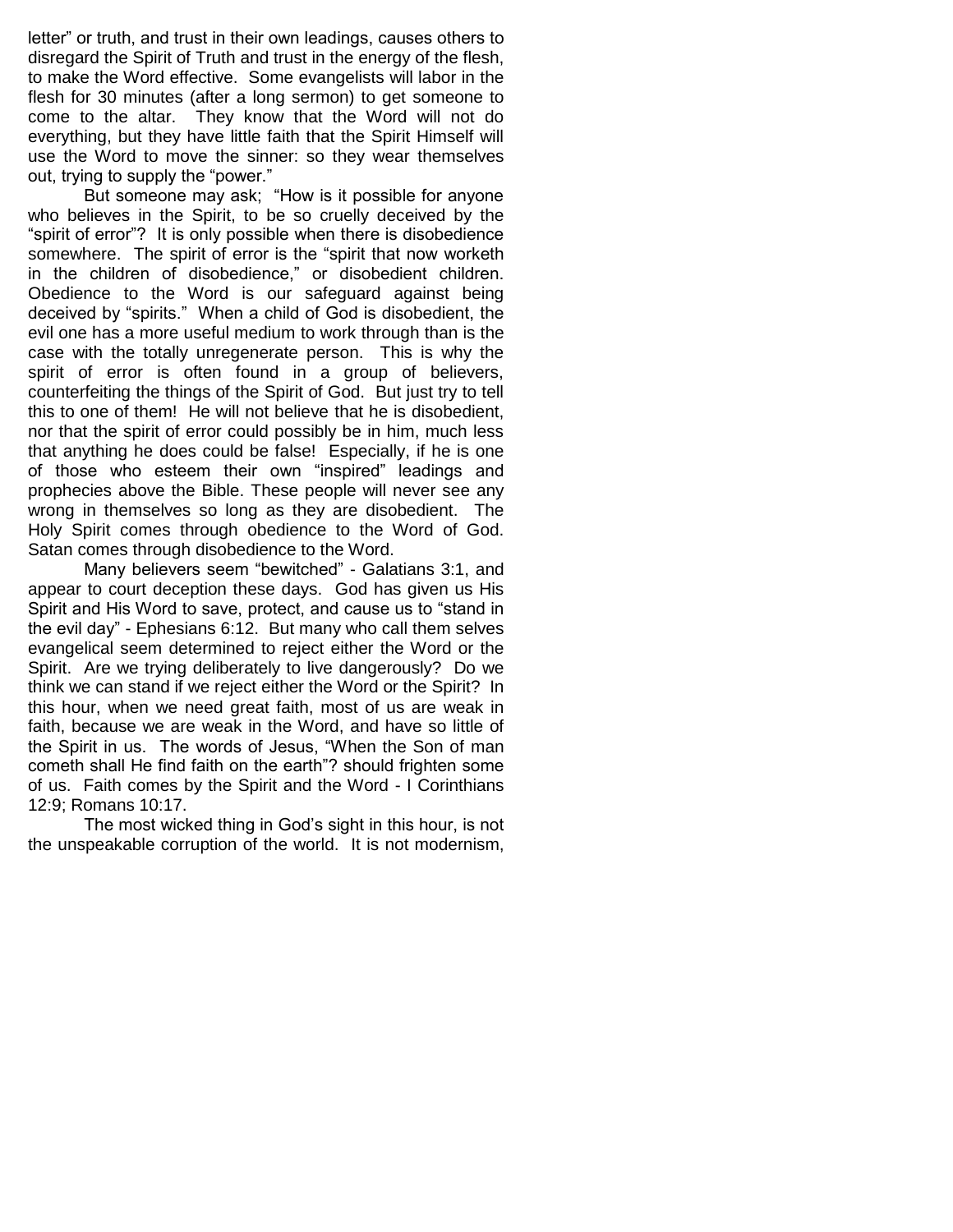it is not communism. It is the way His own people are trifling with His Holy Spirit and His Word in this, the time of the end. We seem so irrational. *We try to fly with one wing.* Why is this? Is it not because we have not allowed the Spirit and His Sword to do a deep work of conviction in our hearts? We are too shallow to take seriously the things of God. We seem to think that we are the chief actors in this drama of life, and the Spirit and the Word as mere "properties" to furnish the stage. We forget that we are only the "stagehands," and not the Director.

While we are the least important of the factors employed in the work of salvation, yet the Spirit and the Word - - the all important factors -- are subject to our will. We may either receive them and allow them to work through us, or we may shut them out and prevent them from using us. This is a fearful responsibility. We shall have to give an account of our stewardship in this matter! "Be filled with the Spirit." and "take the Sword of the Spirit." Honor the Holy Ghost, jealously guard His sovereign right to rule. Honor the Word and add nothing else to it. "The prophet that hath a dream, let him tell a dream. And he that hath My Word let him speak My Word faithfully. What is the chaff to the wheat? saith the Lord" - Jeremiah 23:28.

Beware of man-made prophets, who are filling the religious world with teaching that claims even more than equality with the Bible. There are some true prophets, there are many false prophets. There are some who only think they are prophets. Let us stick close to the Word and "walk after the Spirit."

-- A. E. Reinschmidt

## *FISHERS OF MEN*

~~~~~~~~~~~~~~~~

Much patience is needed in man-fishing. Though we have toiled all night and caught nothing, we are to continue steadfast and unmovable in His blessed service. Carey, Moffat and Morrison worked seven years before they saw any fruit. Dr. Chalmers called on an infidel 24 times, and on each occasion was rebuffed. Then the door opened, for the man was dying and he wanted to see the man who loved his soul so much as to keep returning even after 24 rebuffs.

-- A. Marshall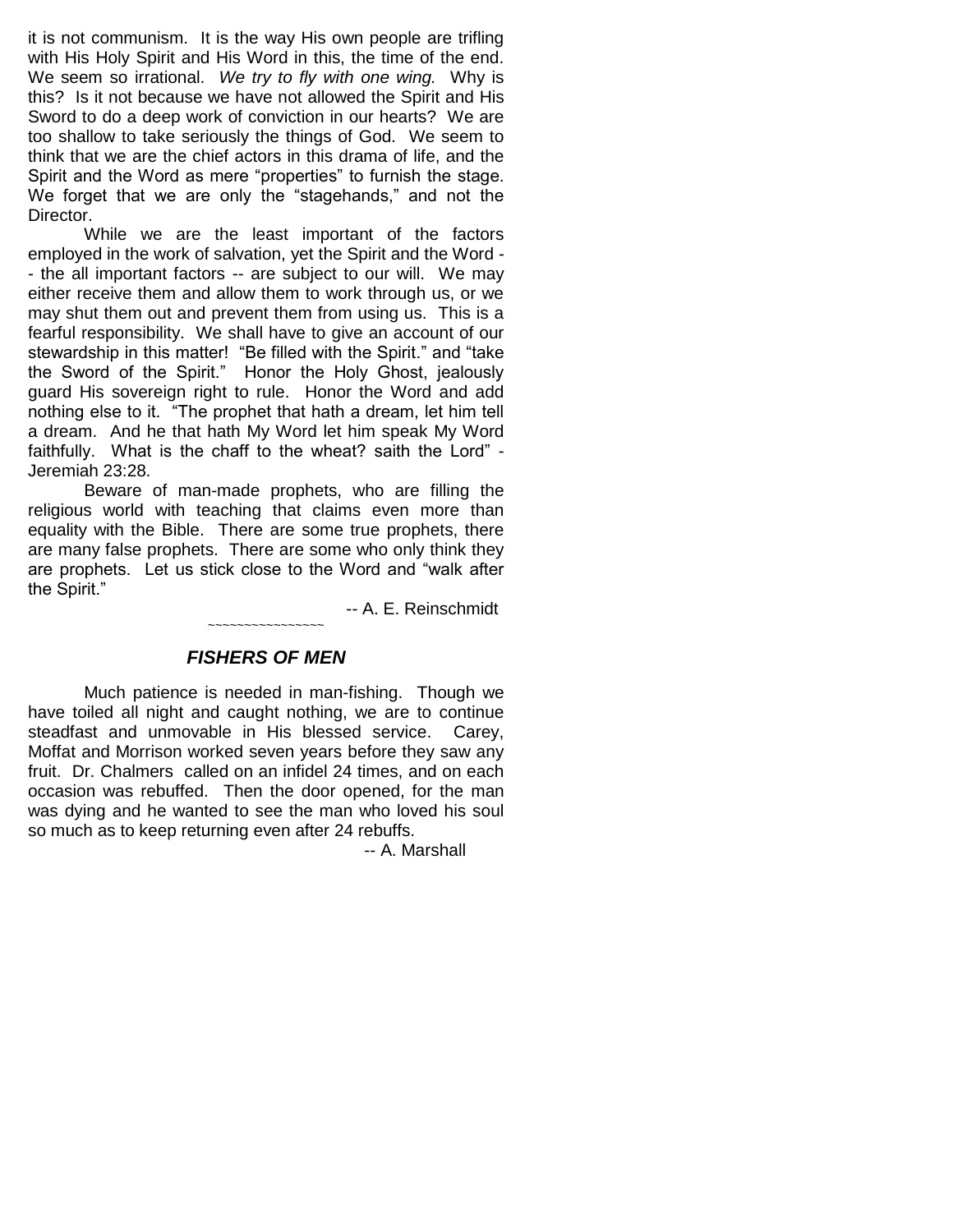# **THREE BLESSINGS FOUND IN JESUS CHRIST**

FORGIVENESS OF SINS: "....That through His name whosoever believeth in Him shall receive remission of sins." Acts 10:43.

**PEACE WITH GOD:** "Therefore being justified by faith, we have peace with God through our Lord Jesus Christ." Romans 5:1.

**TOTAL RENEWAL:** "Therefore if any man be in Christ, he is a new creature. Old things are passed away; behold, all things are become new." I Corinthians 5:17.

### **THREE THINGS IN WHICH TO CONTINUE**

**IN PRAYER:** "Continue in prayer, and watch in the same with thanksgiving." Colossians 4:2.

**IN JESUS' WORD:** "Then said Jesus, If ye continue in my word, then are ye my disciples indeed." John 8:31.

**IN LOVE:** "Let brotherly love continue." Hebrews 13:1.

### **THREE THINGS THAT WE KNOW**

**WE KNOW THAT:** "All things work together for good to them that love God, to them who are the called according to His purpose." Romans 8:28

**WE KNOW THAT:** "If our earthly house of this tabernacle were dissolved, we have a building of God, a house not made with hands, eternal in the heavens." II Corinthians 5:1.

**WE KNOW THAT:** "when He shall appear, we shall be like Him, for we shall see Him as He is." I John 3:2.

### **THREE THINGS THAT ARE BETTER**

**BETTER** is little with the fear of the Lord than great treasures and trouble therewith." Proverbs 15:16.

"It is **BETTER** to trust in the Lord than to put confidence in man." Psalm 118:8

"To obey is **BETTER** than sacrifice." I Samuel 15:22.

### **THREE DUTIES OF BELIEVERS**

**TO GROW:** "But grow in grace, and in the knowledge of our Lord and Savior, Jesus Christ." II Peter 3:18.

**TO GLOW:** "Let your light so shine before men, that they may see your good works, and glorify your Father which is in heaven." Matthew 5:16

**TO GO:** "Go ye into all the world and preach the Gospel to every creature." Mark 16:15.

### **THREE RESOURCES ALWAYS AVAILABLE**

**GOD'S RICHES:** "My God shall supply all your need according to His riches in glory by Christ Jesus." Philippians 4:19.

**GOD'S PRESENCE:** "Yea though I walk through the valley of the shadow of death, I will fear no evil, for Thou art with me: Thy rod and Thy staff they comfort me." Psalm 23:4.

**GOD'S STRENGTH:** "The salvation of the righteous is of the Lord; He is their strength in the time of trouble." Psalm 37:39.

**"THE WORD WAS MADE FLESH AND DWELT AMONG US" John 1:14**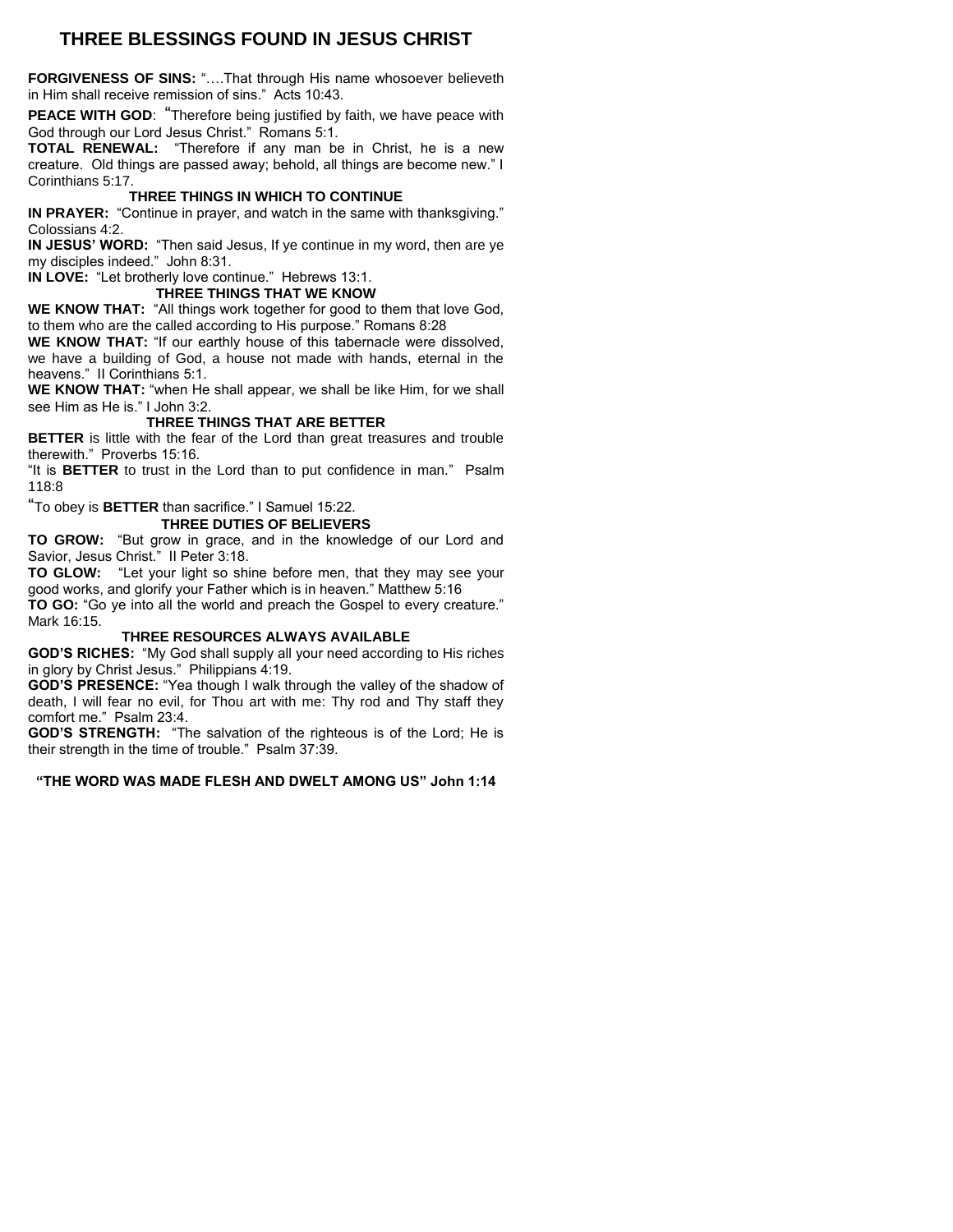# Editorial May 2010

―Study to shew thyself approved unto God, a workman that needeth not to be ashamed, rightly dividing the word of truth. But shun profane and vain babblings: for they will increase unto more ungodliness." II Tim. 2:15-16

Many "profane and vain babblings" or doctrines have emerged during this Church Age directly because men have taken scripture out of context and build teachings based on partial verses and phrases of God's Word rather than rightly dividing It. Some months ago a Pastor, trying desperately to defend the current wave of Christian Rock Music sweeping the country, used Rev.  $2:9$  "And they sung a new song,..." to declare that such music would be the new song sung in heaven. But read the rest of the verse "..Thou art worthy to take the book, and to open the seals thereof: for thou wast slain, and hast redeemed us to God by thy blood out of every kindred, and tongue, and people, and nation…" This is a song advocating the worthiness of Jesus to pour out the book of judgment shortly to come on the world. Furthermore, it may be defined as the "song of redemption," for "thou...hast redeemed us," and those singing it have learned those glorious lessons by experience, during their tenure on earth.

I Tim. 5:17, "Let the elders that rule (preside) well...," has been claimed by many to justify the teaching that elders are to be in charge or control of an assembly, but read the next verse. "For the scripture saith, Thou shalt not muzzle the ox that treadeth out the corn. And, The labourer is worthy of his reward." The ox has long been the symbol of the faithful Christ-like pastor, who was willing to trek round and round, on a sometimes monotonous path, treading out the corn of God's Word in behalf of the congregation. He is identified here as "the ruling elder" to be counted worthy of double honour because he is faithful to " labour in the word and doctrine." The double honour is a reference to natural substance given to him in addition to the tithe, and convenient times to do it would be on the traditional "Pastor's Day," Christmas, birthday, anniversary, or any other special time, just to show the respect and loving appreciation of a grateful congregation.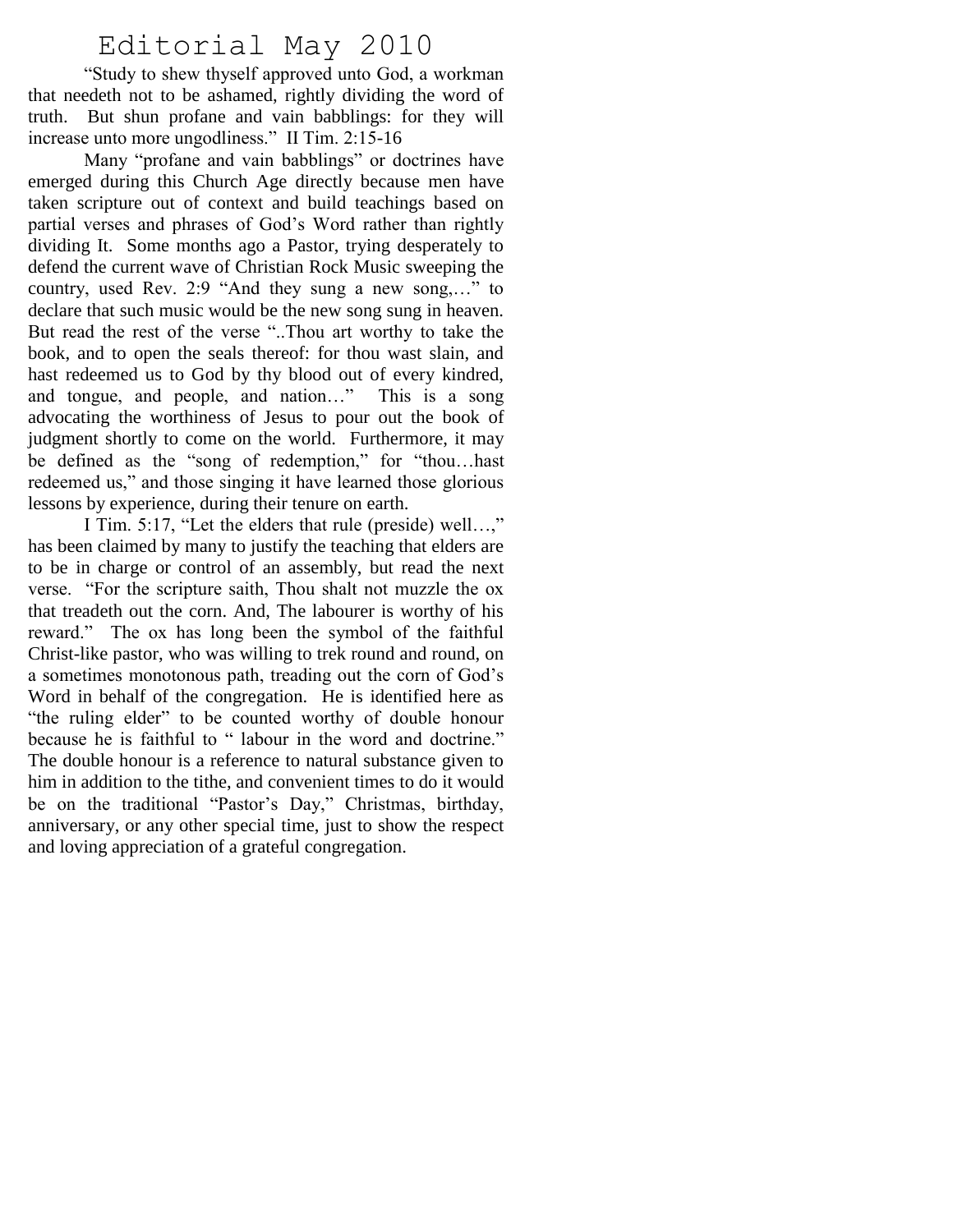"...unless ye have believed in vain," is a partial statement from I Cor. 15:2, used several years ago as the basis for an entire book denouncing, what the writer termed, "the damnable doctrine of OSAS." (Once saved always saved.) Coupling it with verse one, he declared it to mean that if a Christian does not daily keep the gospel in memory, he would not be saved; would have believed in vain, and thus go to hell. But read the next verse, wherein Paul introduces a full explanation as to why one would believe in vain. "For I delivered unto you first of all that which I also received, how that Christ died for our sins according to the scriptures;" The context of this chapter lies in the fact that some declared there was no resurrection, and the verses that follow, reveal multiple proofs to refute that assumption. Paul reasserts in V. 14 "And if Christ be not risen, then is our preaching vain, and your faith is also vain." The next few verses list 4 more devastating things that would also be true "if Christ be not risen," but we rejoice because he negated all of them with one stroke of the pen declaring "... now is Christ risen from the dead." V. 20

Matt. 24: 40 "Then shall two be in the field; the one shall be taken, and the other left," has often been used to describe the rapture of the Church. But…., in this case, read the previous verse "And knew not until the flood came, and took them all away; so shall also the coming of the Son of man be." Those taken away in Noah's day were by no means taken away to heaven, but rather swept away by the waters of judgment. Likewise, those taken away at the coming of the Son of Man will be removed in judgment. Those left will remain on the earth to begin life anew in the coming Millennium. GH

### ~~~~~~~~~~~~~~~~~~~~ Reminder:

Grace and Glory is now available in audio form for those who are sight challenged or; if you would simply desire Sis. Kathleen Tye to read to you while driving, she would be more than happy to do so. If you would desire these CDs, just let us know either by e-mail or at P.O. Box 831, Grandview, Mo. 64030, and we will put you on our mailing list.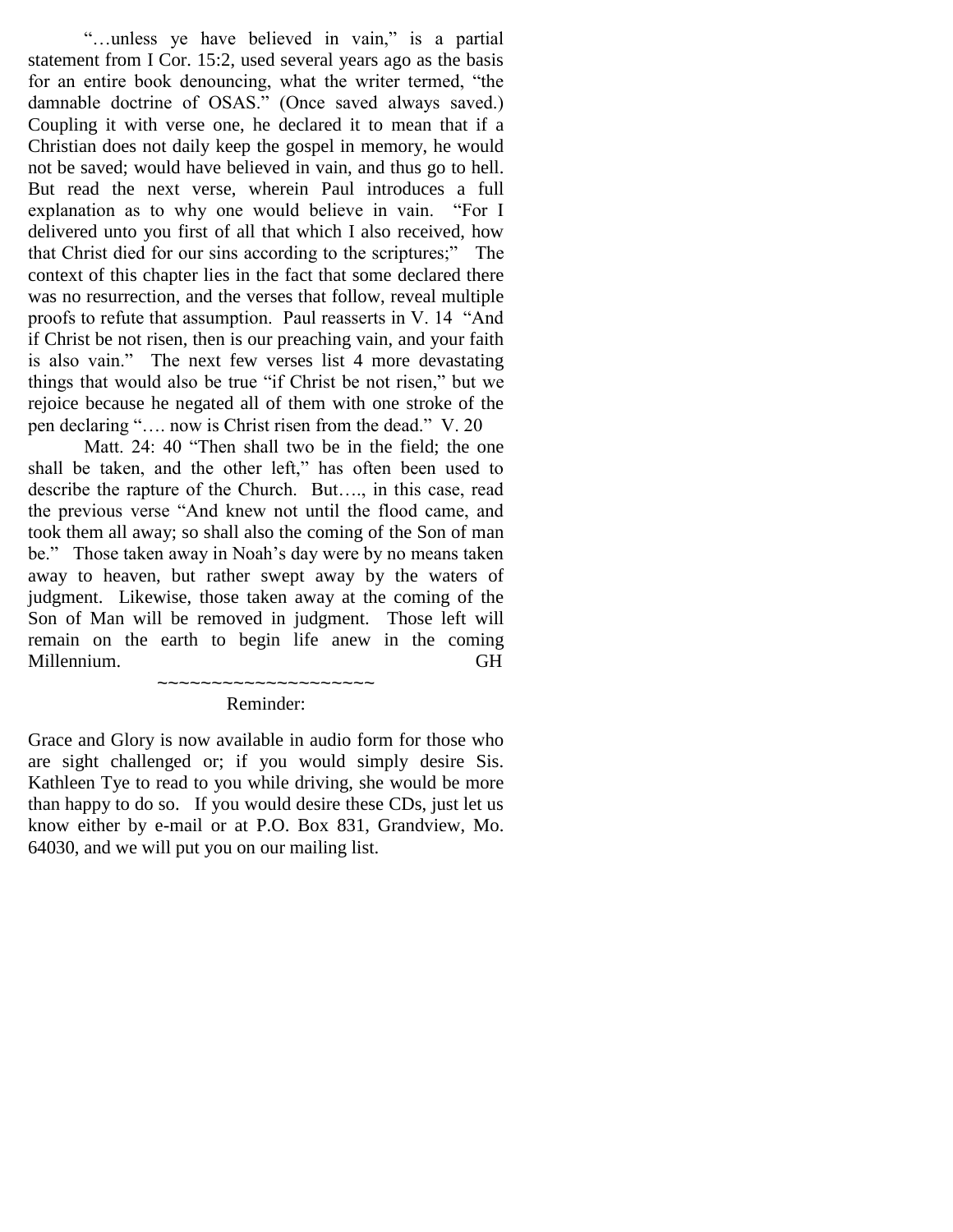## ATTITUDES TO MINISTERS

### Hebrews Chapter 13

The last chapter of this interesting book is before us. Because of the everlasting redemption, wrought by Jesus Christ, the Apostle offers a number of wholesome, practical instructions for the mutual benefit of Christian Hebrews. We Gentiles should profit by them also.

**1. "Let brotherly love continue;"** for this will regulate all the other exhortations. The love of Christ, shed abroad in every heart and fostered continually, will insure healthy growth among saints. We will overlook one another's faults and bear one another's burdens. We will provoke one another to good works.

**2. "Be not forgetful to entertain strangers."**  Brotherly love is to be shown among acquaintances; but the Lord has other children, who are also our brothers and sisters. By entertaining strangers, we meet some of them Paul would have his Jewish brethren to know that they might find some angels among the Gentiles; for they too should believe on Jesus. The word angel simply means messenger, a servant of God. We need to try the spirits today when professed ministers come around; because religious run-abouts abound. They seek a living without working.

**3. "Remember them that are in bonds."** It was a common thing for saints to be imprisoned for the Gospel's sake in those early days. Paul was in bonds when he wrote this epistle from Rome. Today multitudes are in adversity because they reject the Gospel. How vastly better it would be for humanity if they would turn to Christ instead of depending upon brains and brawn and inventions. Owing to universal conditions, many of God's people are in bonds and adversity. These we are to help and comfort.

**4. "Let marriage be had in honor."** R.V. the sanctity of the family life is to be observed by all saints. Though people are saved and filled with the Holy Spirit, yet they possess bodies of humiliation, cumbered with infirmities and surrounded with temptations. The flesh is treacherous in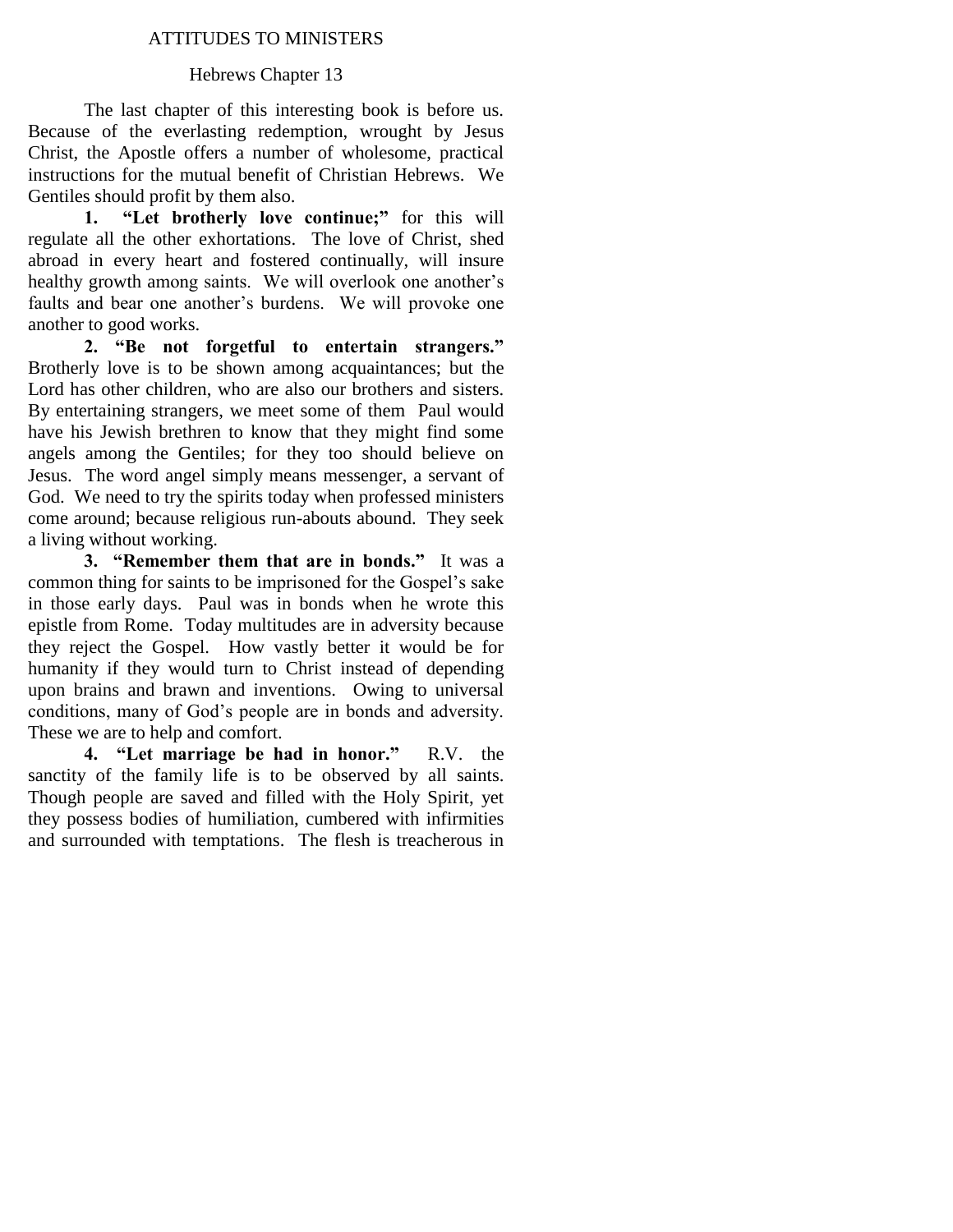believers as well as in unbelievers; hence, the old creation must be counted dead, so that the new life may always be in victory through Christ's indwelling.

**5. "Let your conversation be without covetousness."**  Two different Greek words are translated conversation here and in verse seven. The root words of both mean to turn, to change. Hence, "let your turn of mind be free from the love of money"  $(R.V.)$  expresses the thought better here; and "consider the issue of their manner of life" expresses the thought in verse seven. The Greek word generally rendered conversation in the New Testament means "manner, or habit of life." Conversation is only one phase of the truth to be conveyed. In Philippians 3:20, the Greek is "politeuma," which means citizenship, or commonwealth. Covetousness is a grave offence against God, because it is termed idolatry - Ephesians 5:5. God wants our love and confidence; therefore, we should be content with what we have, content with the promise of His never failing presence and help.

**6. "Remember them that had the rule over you,**  which spake unto you the Word of God" - R.V. the Greek for rule is from "ago" meaning to lead, to guide, not to rule in an arbitrary or domination sense, but with a father's heart. It is the same word also in verses 17 and 24. Peter, who also wrote in the Hebrews, expresses the nature of such rulership by saying, ―Feed (or tend) the flock of God which is among you, taking the oversight, not by constraint, but willingly, not for filthy lucre, but of a ready mind; neither as being lords over God's heritage, but by being ensamples to the flock" - I Peter  $5:2,3$ . Notice the past perfect tense of Paul's entreaty, Revised Version. He refers to the ministry of Peter, James and John and the other kingdom apostles. He confirms the truth which they had proclaimed. And observe by this verse and verse 9, that faith and **grace** are the two outstanding points -- faith on man's part and grace on God's part. "By grace are ye saved through faith" - Ephesians 2:8. The manner, or habit of the first apostles was to believe God in simplicity with a single eye. The one object of their faith was **"Jesus Christ the same vesterday and today and forever,"** or unto the ages.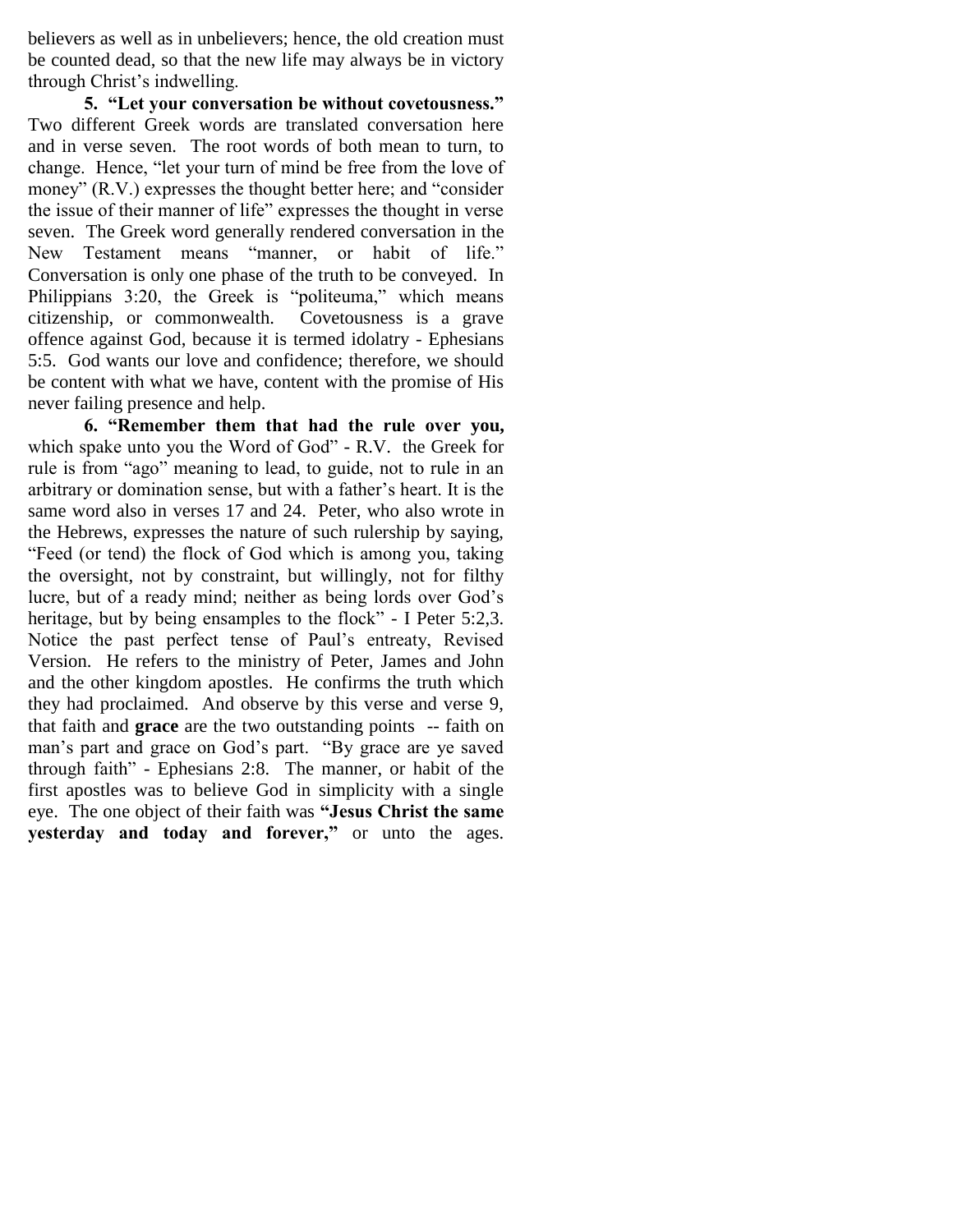Therefore, multitudes turned to Him and many miracles were wrought.

**7.** *"***It is a good thing that the heart be established**  with grace, not with meats," - etc. vs. 9. Once more the Apostle seeks to turn his readers from the types and shadows to Jesus Christ, the true and living Substance. Though grace shown brightly from them all; yet they had no saving power. Only Christ can save. There is no salvation in a picture. "We have an altar, whereof they have no right to eat which serve the tabernacle." After Jesus came and fulfilled the Old Testament types and symbols, God could no longer accept the worship of Moses' tabernacle. All men, Jews as well as Gentiles, must worship God in spirit and in truth, looking unto Jesus alone as the channel of worship. Even the disposition of the sacrifices taught separation from and abandonment of the types and shadows. Note how wonderful this is. "For the bodies of those beasts, whose blood is brought into the sanctuary by the high priest for sin, **are burned without the camp"** - vs. 11. What is the New Testament conclusion? Wherefore Jesus also, that He might sanctify the people with His own blood, **"suffered without the gate.** Let us go forth therefore unto Him without the camp, bearing His reproach" -  $vs.12,13$ . Shadow and Substance cannot operate in the same camp. Continuing with the shadows is in effect denying the Substance. In spirit, the early Jewish disciples were even cut off from their own city, as Paul says, "Here have we no continuing city, but we seek one to come." Therefore, he names three sorts of sacrifices - "the sacrifice of praise, to do good and to communicate," or give of your earnings to support the Gospel. "With these (three) sacrifices, God is well pleased." Spiritual fruit is what God wants. Praise is the fruit of the lips. Doing good to others by pointing them to Jesus, the Savior, and communicating of our means, are fruits of our hands and feet.

We are compelled to comply with verse 13, for though the churches do not observe the Jewish ritual, yet they are rejecting Christ in reality. They have a form of godliness, but deny the power thereof, which is just as abominable as for the Jews to go on with the Mosaic form and ritual. Jesus knew that this condition would obtain, therefore He said, "Where two, or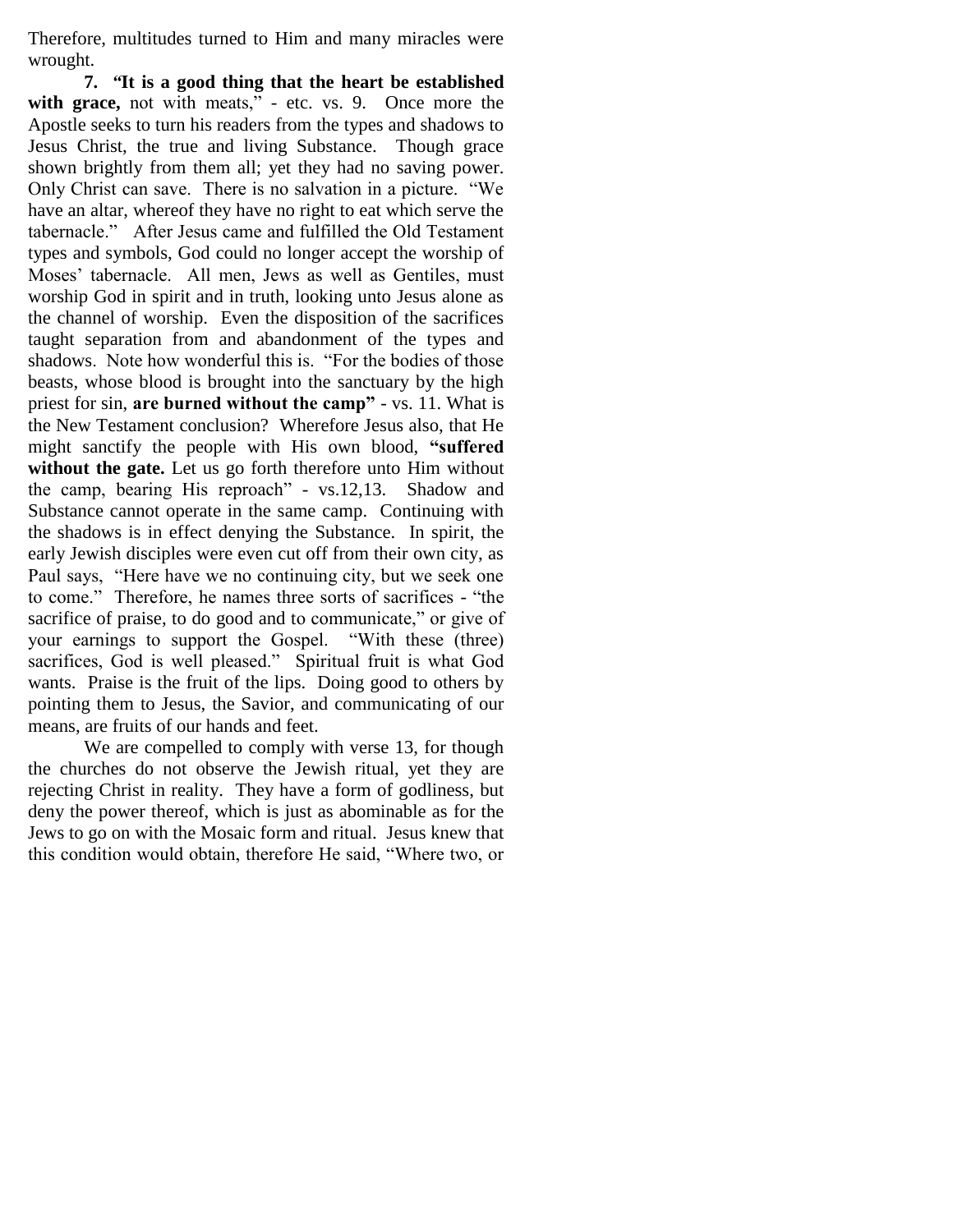three are gathered together in my name, **there am I in the midst of them"** - Matthew 18:20. Saints are continually compelled to come out from among religious people in order to worship God in the liberty and power of the Holy Spirit and serve Him acceptably with reverence and godly fear. Men will tie our hands and break our hearts if we let them. Hence, it is written, **"Hold that fast which thou hast, that no man take thy crown."** A sister said recently, It seems to be a time of crown grabbing. We must fight to hold our crown.

**"Obey them that have the rule over you and submit yourselves"** - vs. 17. The word for rule is the same as in verse 7. It refers to leaders. The Greek word "peitho," here rendered obey, means also to persuade, to yield to persuasion, to trust, to have confidence in. Therefore, it means here to obey our Godappointed leaders as those who are worthy of our confidence. To trust them is to put the responsibility upon the Lord, the Head of the church. Obey them because "they watch for your souls." They have the place of guardians, or overseers, spiritual custodians, or shepherds, "as they that must give account." God holds His shepherds responsible for the spiritual welfare of their flocks: for they are His sheep. Jesus said**, "Feed MY lambs: feed MY sheep"** - John 21:15-17. Accordingly, the sheep should yield to their shepherds, that they may give account with joy; that is, render a good report. To be necessitated to render an unfavorable report would not be profitable for the sheep. The leaders and flocks should obtain a mutual reward at last. Therefore, the Apostle adds, saying, **"Pray for us,** for we trust we have a good conscience in all things, willing to live honestly." How mildly he speaks; and how greatly saints may help their leaders to help them. Let them maintain the yielded attitude steadfastly, even though they may think them unwise sometimes. Be very slow to put up your thoughts against your shepherds. Pray for them. Prayer never harms or hinders. Criticism and complaint do both. Oh yes, PRAY. If they are unwise, God will give them Divine Wisdom. If divinely chosen, they earnestly desire the perfect will of God for themselves and for their people. If they are not chosen of God, He will remove them. PRAY for them.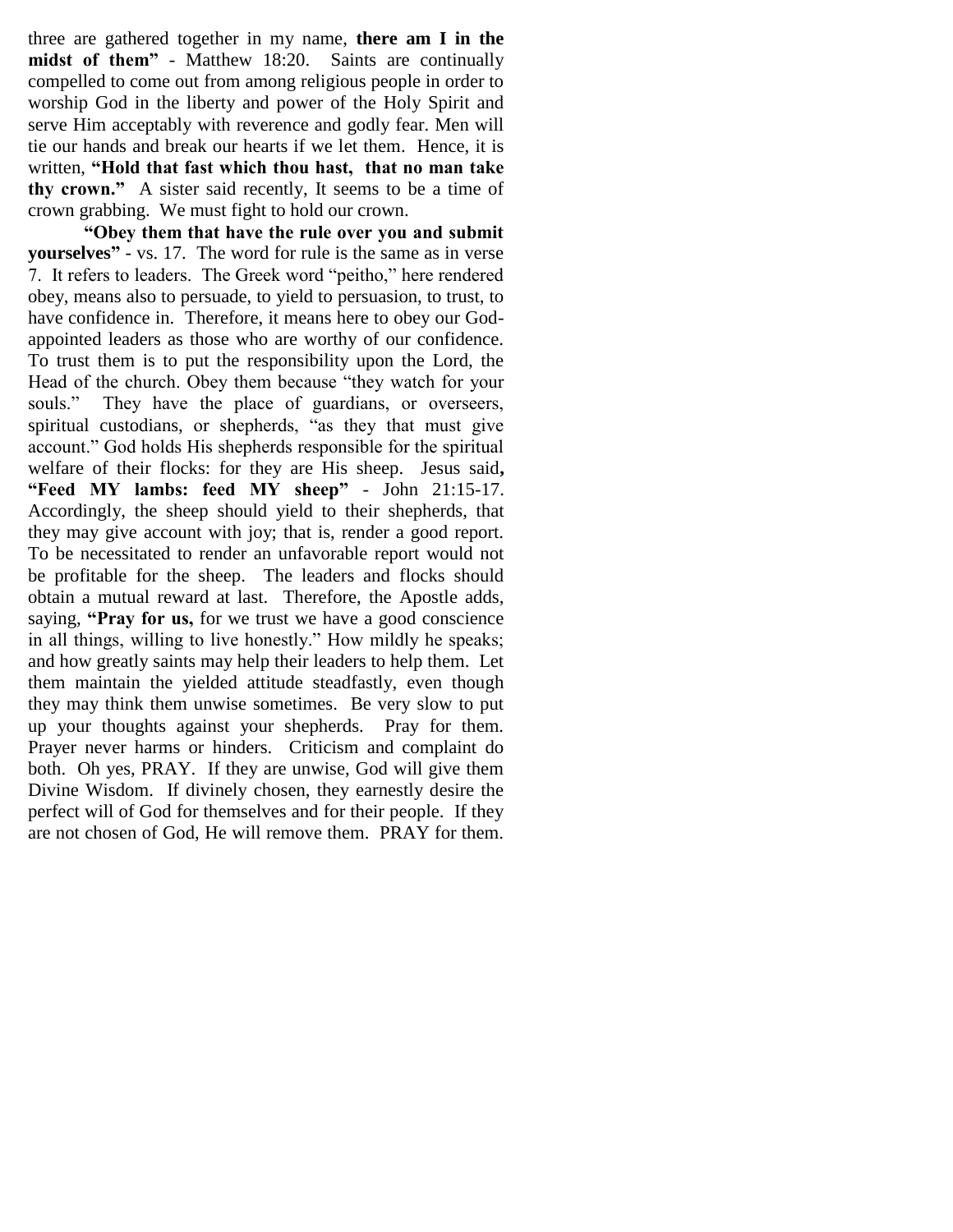Paul was a prisoner in Rome when writing this Epistle; hence, he requested his friends to pray for his deliverance.

## **The Benediction**

**"Now the God of peace,** that brought again from the dead our Lord Jesus, that Great Shepherd of the sheep, through the blood of the everlasting covenant, make you perfect in every good work to do His will," etc. vs. 10,21. What a beautiful and blessed benediction. He leaves his readers occupied with **"the God of the peace"** and with **"The Shepherd, the Great One."** Jesus announced Himself as "The Good Shepherd" - John 10:11, who gave His life for the sheep. And Peter declares Him to be **"The Chief Shepherd,"** when He shall come to reward the faithful under shepherds with "crowns of glory" - I Peter 5:4. As the Good Shepherd, Christ redeemed us. As the Great Shepherd, He ever liveth to make intercession for us; and as the Chief Shepherd, He will come again to govern His people and enjoy them forever. His right to these titles is proven by the fact that His Father raised Him from the dead. (Comp. Romans 1:4). And the blood which He poured out was demonstrated to be "the blood of the eternal covenant.‖ Study chapter 9:20 with Exodus 24:8 and Zechariah 9:11. Jesus purchased the right to be raised from the dead by His bleeding to death on the cross; for there He died, not for His own sake, but for the sins of all men. If He had not been raised, it would have proved Him an imposter and unable to redeem and save. But, glory eternal to the triune God! He was delivered to Calvary for our offences, but was raised up from the grave for our justification - Romans 4:24. God brought Him from the dead through the blood of the everlasting covenant upon the basis of this fact, Paul prays that his people may be perfected in every good work to do God's will. Note how that is done - by God working in them that which is wellpleasing in His sight; and all that He works in them is **"through Jesus Christ."** Nothing is done for humanity except through Jesus Christ, crucified and raised from the dead, and by the power of the Holy Spirit. "Thanks be unto God for His unspeakable Gift.‖ Jesus Christ! **"And I beseech you,**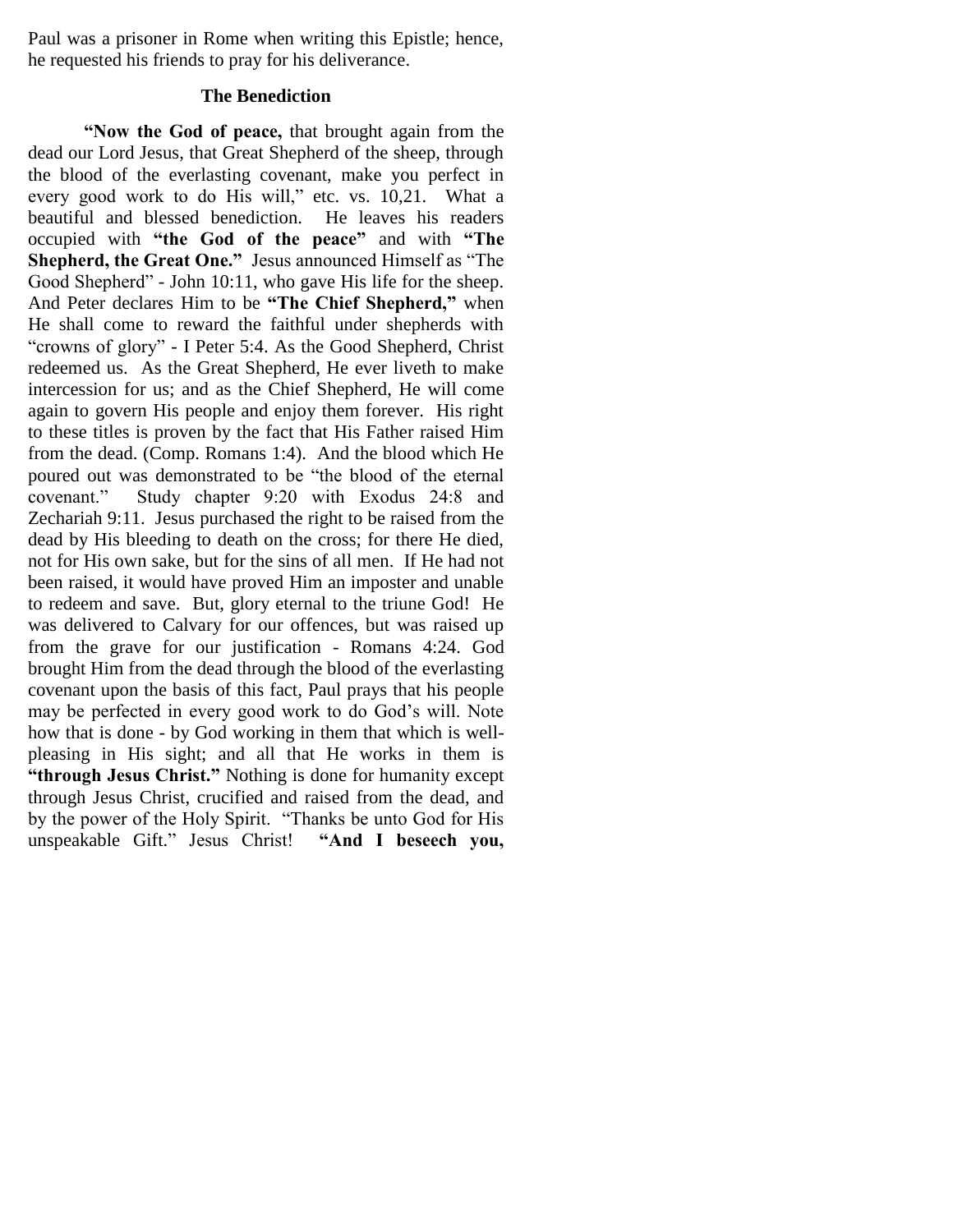**brethren,** suffer the word of exhortation; for I have written a letter unto you in few words. Know ye that our brother Timothy is set at liberty, with whom, if he come shortly, I will see you." Verses 18 and 19 with these two verses should be conclusive proof that Paul wrote this Epistle. Compare also chapter 10:34. He was imprisoned in Rome twice. The first time, he wrote this letter; but II Timothy was written during his second imprisonment. **"Salute all them that have the rule over you and all the saints."** Paul certainly emphasized the importance of the right attitude of believers to their leaders. He closes by admonishing them to greet warmly, embrace them fervently. In chapter 11:13, the word here rendered salute, is there rendered embrace. The saints in Italy sent fervent greetings to the Christians in Jerusalem. "Grace be with you all. Amen." This is the customary closing of all of Paul's letters. The word "grace" occurs only eight times in this letter (first in Ch. 2:9); but the amazing and glorious truth of divine grace abounds and super-abounds herein. It was written that Israel might know the love of God toward them and enter into the riches of God's grace.

#### *SOARING*

~~~~~~~~~~~~~~~~~~

*Sometimes God takes away our props That we might lean on Him. Allows temptations, so we"ll grow And triumph over sin.*

*Sometimes he takes away our strength For doing earthly things, To rest our bodies that our souls May soar on eagle"s wings.*

*Let"s not resent it when He says, "Come ye apart -- Be still" Or chafe at disappointments That are His sovereign will.*

*Oh, let us not doubt or question "Why?" With unexplained delays, But keep on soaring "neath His wings With gratitude and praise!*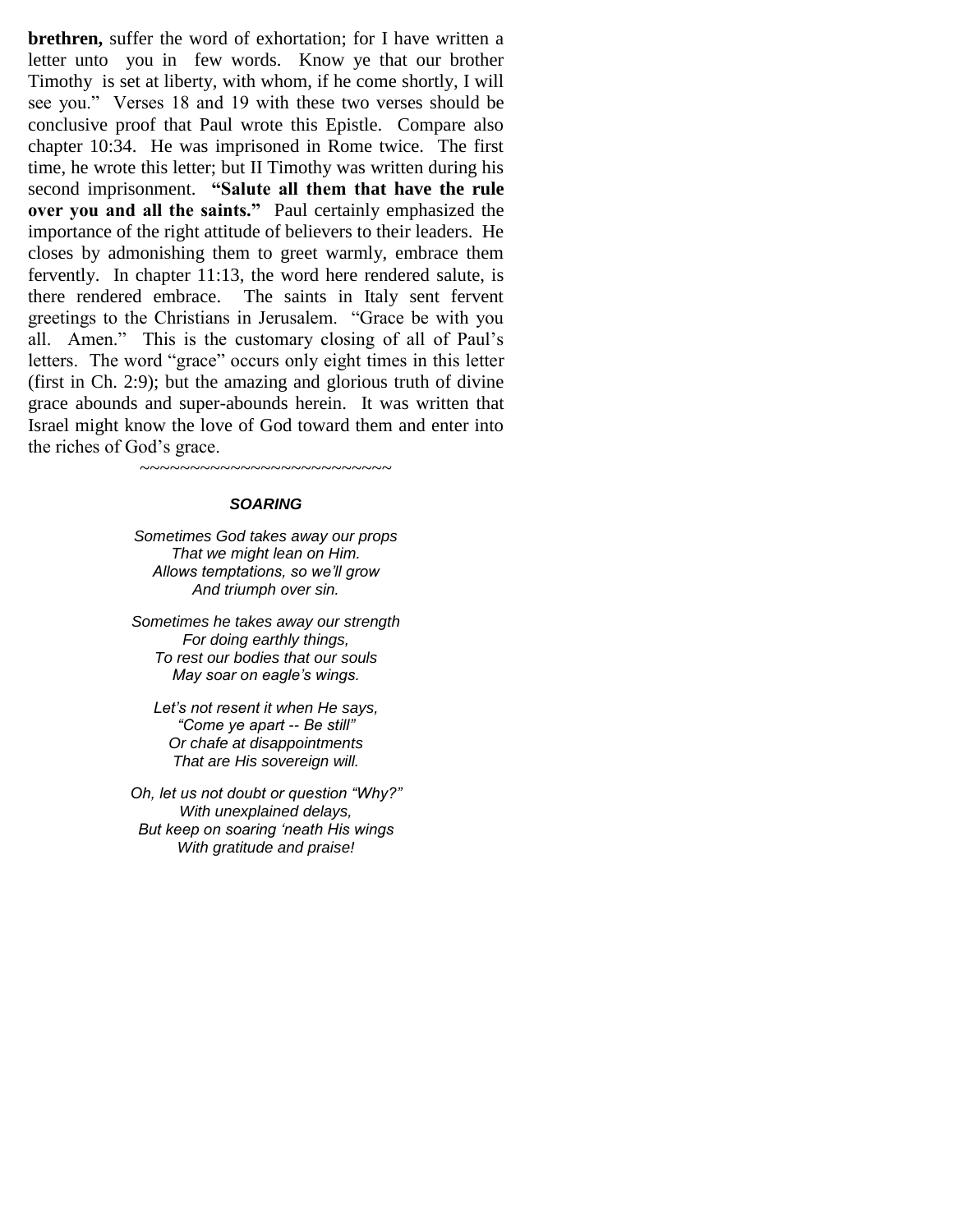## WHO ARE YOU?

### Sharon Malhiot

 How do you usually introduce yourself? Most often we introduce ourselves by identification with something or someone. Women usually introduce themselves as identifying with a family or relationship, and men usually introduce themselves with a form of work or a job or a position. For instance, "Hi, my name is John Smith. I work at Wal-Mart, or I build cars, I'm a teacher, I'm a carpenter," etc. Personally, I have been known all my life as Merle Reed's daughter, Eugene Malhiot's wife, Ronnie Reed's sister, Stuart's mother, etc., etc., etc. But who am I? It is somewhat like asking the age old questions, Who am I, Why am I here, and What is the meaning of life?

 A review of history reveals that Adam never questioned his identity, even when God sought him out following his disobedience in The Garden of Eden. God called, and he responded, albeit with guilt.

 Noah asked no question as to who he was, when asked to do the Lord's bidding in building the ark. He simply did it and preached for the duration of the task.

 Neither did Abraham weary God with questions when he was called out of Haran at 75 years of age. (At my age, if God called me out of Burlingame to start a new life somewhere else, I might be tempted to question God's sanity!)

 Joseph did not question who he was, and his selfassurance seems so strong that he risked humiliation and the hatred of his own brothers. Or maybe, just maybe, he was too self-assured and God had to knock him down a peg or two before he was in a position of being used by God.

 This brings us to Moses. What do you think made the difference—that man now began to question who he was? First of all the presence of sin, which of course, always causes us to know that we are not worthy to be called by God. Also, circumstances have now changed. God's people were in slavery. They had had no spiritual leader for hundreds of years. There was seemingly no presence of God for a rather long period of time. Israel as a people knew who they were, but their confidence in that knowledge had been beaten down.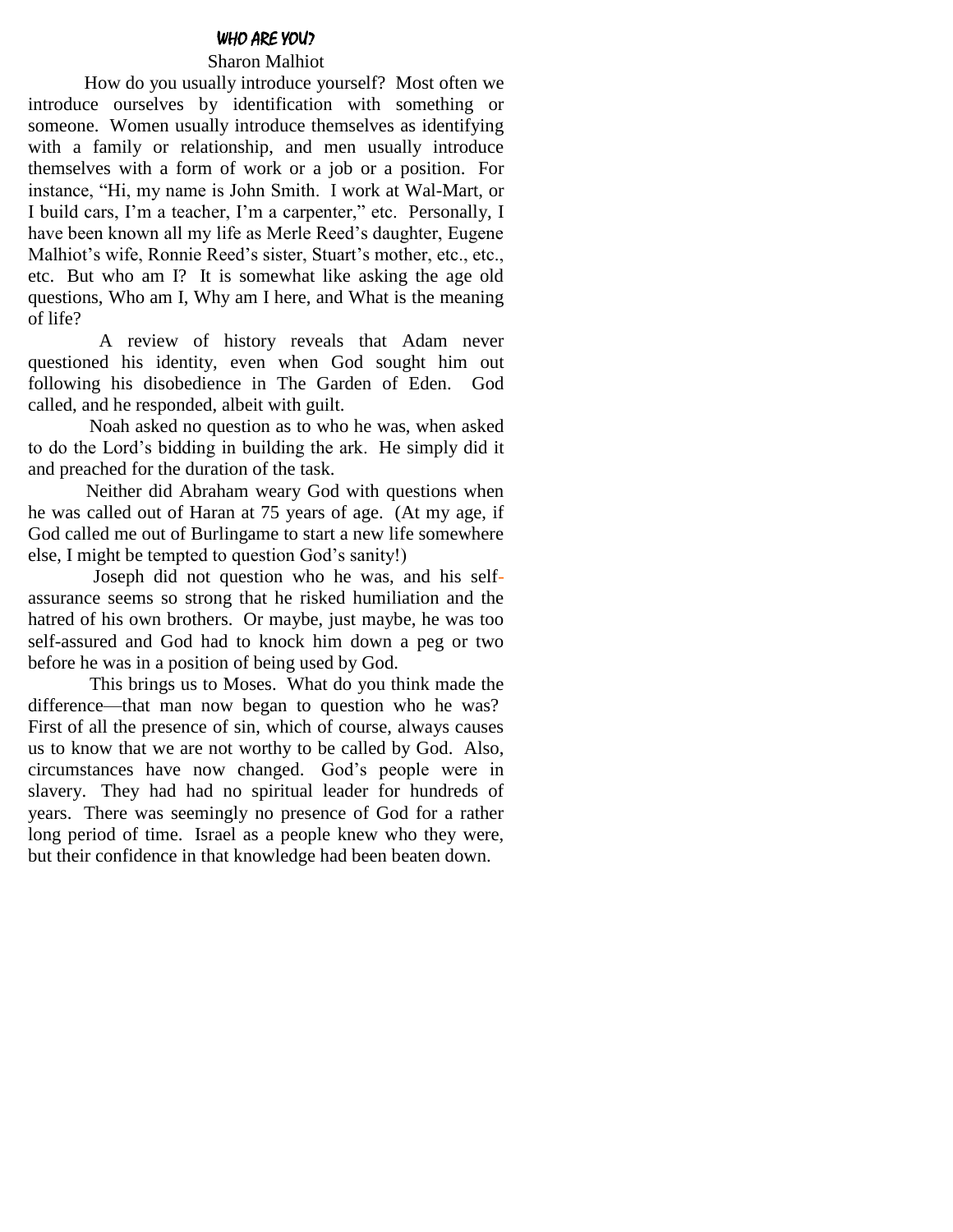―*…God called unto him … and said, Moses, Moses. And he said, Here am I."* Moses answered when God called to him, but when he was told to go back to Egypt, he questioned God about who he was. "And Moses said unto God, Who am I?" Exodus 3:4-11. He had been rather confident when he committed murder and thought no one had seen him, but now that confidence was shaken. But who was he? He was the perfect choice. He was a Hebrew, one of Israel's own. He was a prince of Egypt, so who better to speak to Egypt. And yet, when he went to Pharaoh, he went in the name of the Lord, ―*Thus saith the Lord God – let my people go*.‖ Exodus 5:1 He did not go in his own name, or in the power of who he formerly was. He rather went in the Name of the Lord.

 We do not read that Joshua questioned God about his existence when he was ready to assume the tremendous leadership role before him. He had been groomed and prepared to step into this place of leadership having witnessed both the faithfulness of God and the failure of man. Even his own leader had failed, but God assured him that He would be with him, and Joshua evidently took that to heart.

 Samuel, was called by God as a child in the house of Eli, but did not discern the voice of the Lord at first because he did not yet know who he was nor did he yet know who God was. But he learned. He received instruction at the knee of Eli and was prepared to assume the awesome role as God's mouth piece to the nation of Israel and her kings.

Next we read that Gideon did indeed question who he was, because he felt so inadequate to carry out God's instructions. Once again, the reasons are circumstances, sin, and the lack of the presence of the Lord because Israel had done evil in the sight of the Lord.

 Esther never questioned who she was. She accepted her position and her training and so was ready and able to participate in a great act for God.

 Mary's story is found in Luke 1:26-56. She didn't really question her role or who she was, she just wasn't sure how it was going to happen. Regardless of such ignorance, she simply submitted to the Lord. Verse 38 loudly asserts,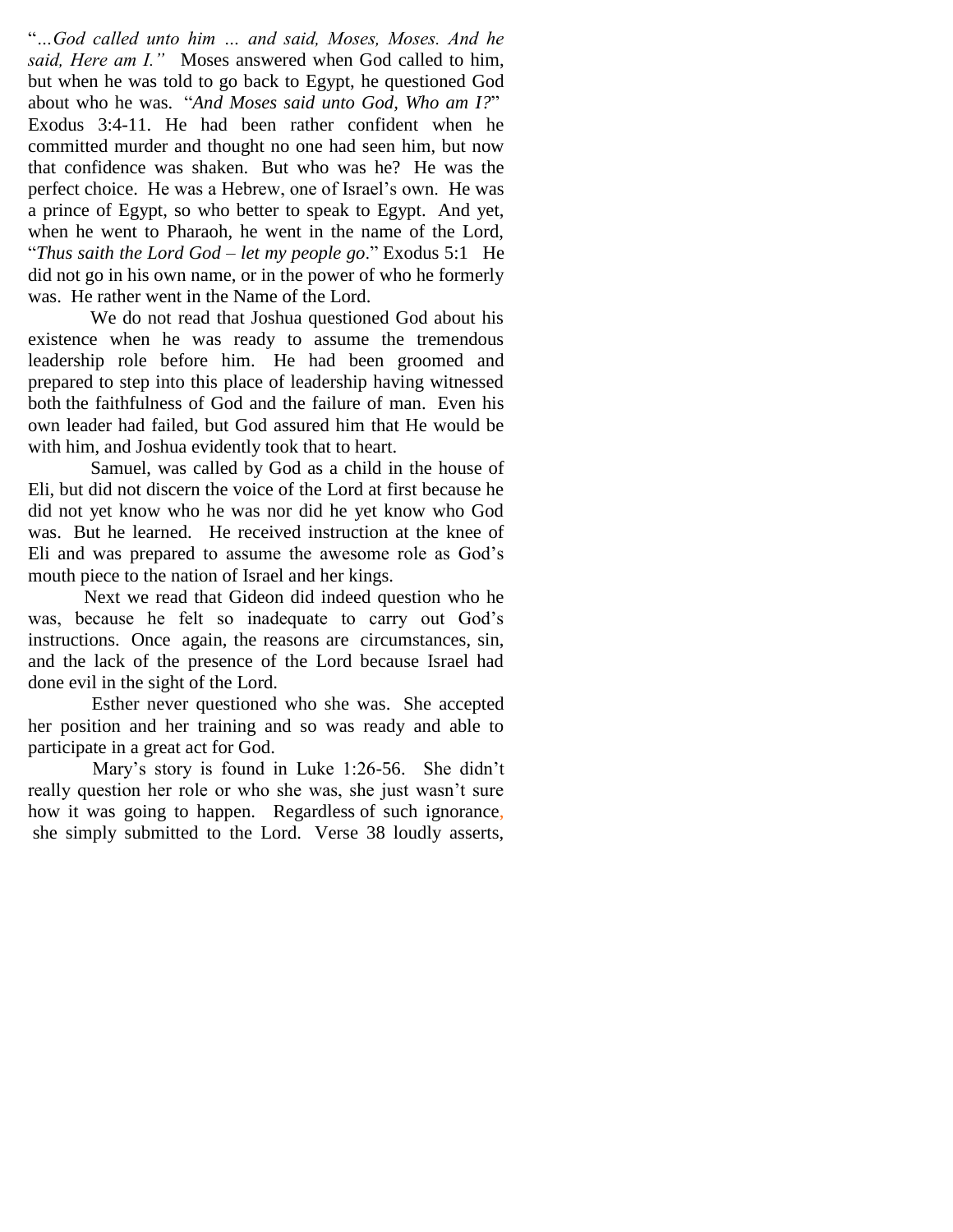―*Behold the handmaid of the Lord*.‖ She knew who she was and knew that she belonged to God.

 John the Baptist identified himself as merely a messenger, but he knew his purpose was to announce Jesus. ―*…He that cometh after me is mightier than I, whose shoes I am not worthy to bear…." Matt. 3:11* He did not question who he was, but simply performed the job for which he was called.

 Saul, who was later called Paul, knew who he was. He surrendered all he was, on the road to Damascus, and just asked the Lord what he wanted him to do. A brief study of his life reveals that he was like unto Moses. He was a Hebrew of the highest station, comfortable as a Jew. He was a prince in Israel, just as Moses was a prince of Egypt, yet all of that disappeared in an instant, in the light of who Jesus was. He did not question who this new person was that had just been raised from that dusty road, he just did as God commanded.

So, we would ask, "who are you?"

First, as to our flesh, we must accept as fact, that "I am *fearfully and wonderfully made*….‖. Psalm 139:13-16

 Next, our eternal spirit must be viewed in direct contrast to our flesh, which is but a vapor. ―…*Ye have put off the old man with his deeds; and have put on the new man.*" Colossians 3:9-10 We are new. We have put on the new man. We need no longer identify ourselves with the old man or with the flesh. We are now one with Jesus and with God our Father.

 We are now new creatures, old things are passed away; behold, all things are become new. II Corinthians 5:17 We must no longer identify with what we used to be as enemies of God, or sinners, separated from God.

We are reconciled, brought back to God. Colossians 1:21

 Our position has changed and we are now in God, complete. We have all the access to God we will ever need. Colossians 2:10.

We are buried, risen and made alive. Colossians 2:12,13

 Our citizenship is in heaven. We are no longer displaced persons, feeling as if we will never find our niche, but rather claim heaven, where we belong. Philippians 3:20

 We are the called of Jesus Christ (Romans 1:16), and when we are called by God to a task, we answer as God's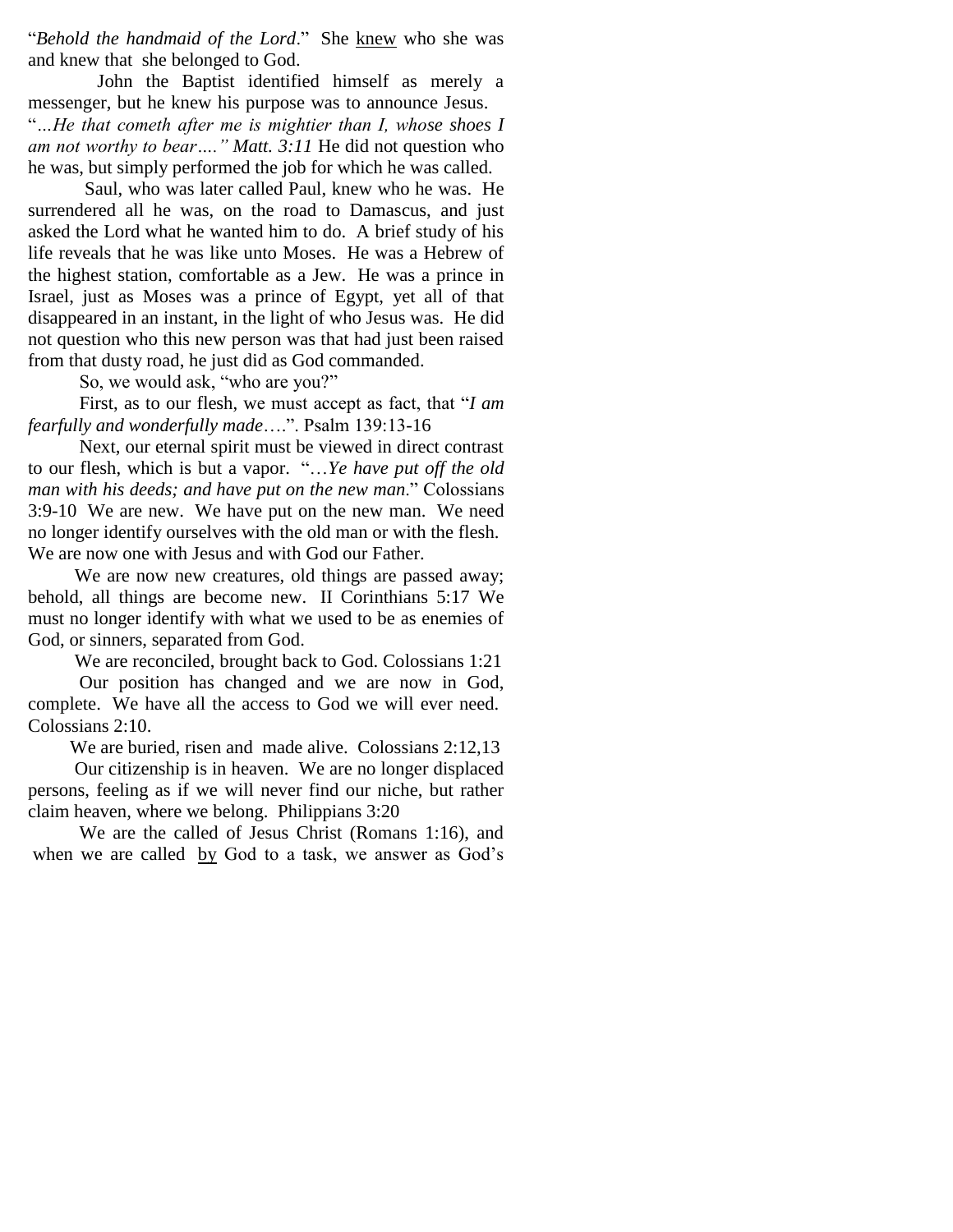child, because we have already been called in Christ, and are therefore able to do His bidding.

 Romans 8 is filled with our new identity i.e., we are in the Spirit, (v 9) children of God, (v. 16) more than conquerors, (v. 37). Ch. 15:14 further announces that we are full of goodness, and all knowledge

 Paul continues this pattern in I Corinthians, where we are called laborers with God, God's work, God's building. (ch. 3:9) We are the temple of God. (ch.  $3;16$ ) and finally – we are the body of Christ. (Ch. 12:27)

So, if anyone asks "Who are you?" What will you answer?

 $0000000000000$ 

# *GREAT IS THE LORD!*

 *Ascribe ye greatness to our God; Great is the Lord, and to be praised. The mighty God, this is His Name; To Him our voices we have raised.*

 *Great is our Lord, and of great power; Great is His faithfulness to all. How great in counsel, great in goodness! Upon Him we will ever call.*

*Great are His mercies toward His people, How great His love wherewith He loved us. How precious are His thoughts to usward; The sum of them is marvelous!*

*Who is so great a god as our God? Unsearchable his greatness is, Great things past finding out He doeth; He is our God, our praise is His! -- Author unknown*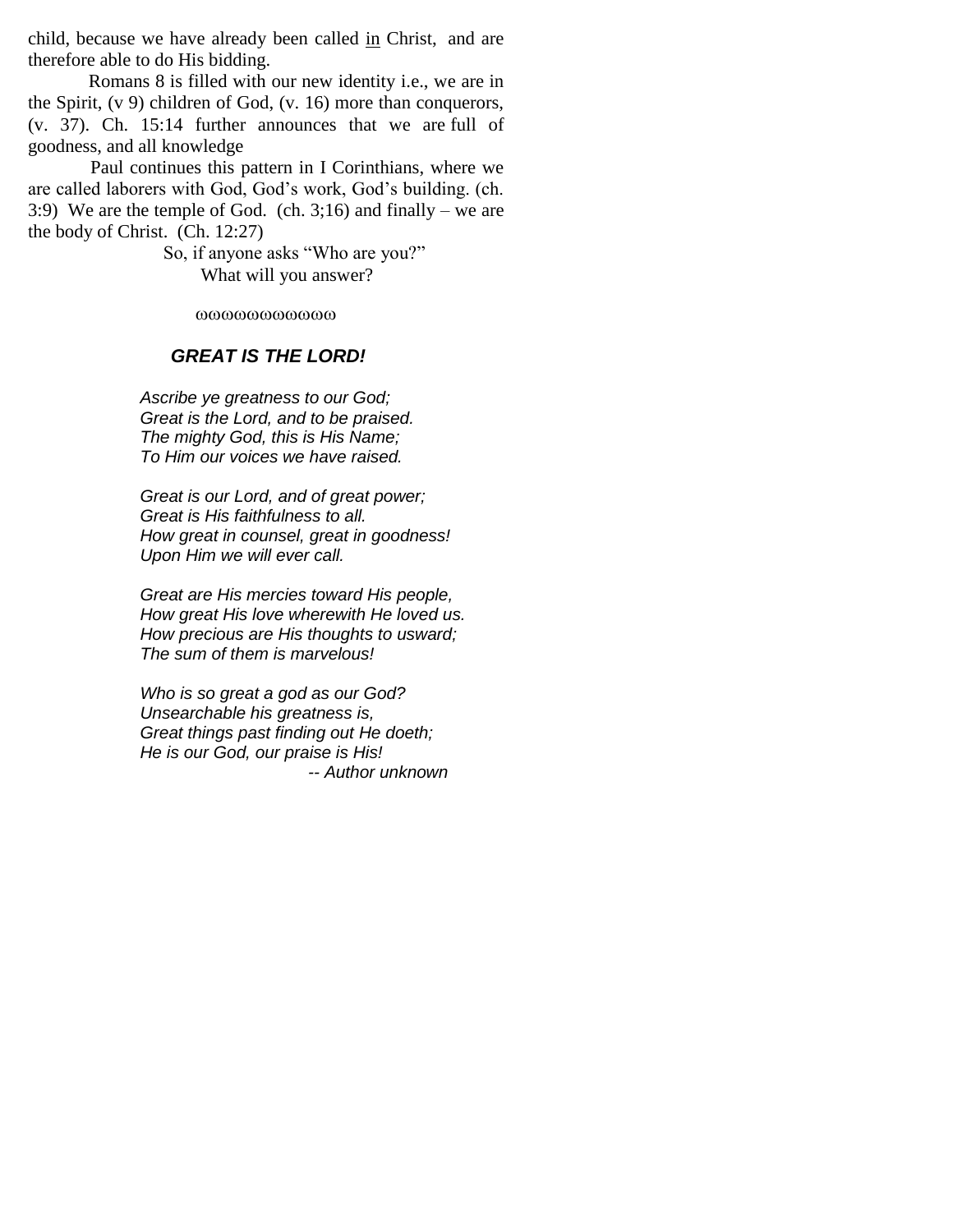# **THE WAY OF ESCAPE IN TEMPTATION**

**"There hath no temptation taken you but such as is common to man: but God is faithful, who will not suffer you to be tempted above that ye are able; but will with the temptation also make a way to escape, that ye may be able to bear it."** 

# **I Corinthians10:13. See also James 1:2-12.**

Temptation is never stronger than the Grace God has given to bear it. God tempts no one. In fact, without His sovereign will, we cannot ever be tempted. As warriors trained for major battles exemplify greater valor in the measure that the war increases in intensity, so the Christian soldier, while rising from height to height, discovers greater temptations reserved for times when facing the enemy's most malicious and persistent attacks.

But God is faithful. He is faithful because He has taught us to pray not to be led into temptation. Or, as those words really are interpreted, He would have us pray not be abandoned in temptation, because we confess to Him that we are weak and can be easily overcome.

God is faithful because, together with the temptation, He has provided a way of escape. Though the enemy's attacks are wicked and subtle, God has prepared us to see a ray of deliverance in that very moment of temptation. It may appear in subtle advice of the Holy Spirit which invites us to seek the Lord's help. Or it may come through a word of disapproval from someone who is dear to us, and counsels us against taking a precipitous step. Perhaps we may hear a discordant note in the enemy's tempting tune. Or it may appear through an illness or a warning of suffering. Perhaps it comes in the confusion that assails us during the moment when things seem so plausible. That ray of deliverance comes in one of many ways prepared as a warning to us.

God always has the way ready, though it may be hidden, to advise us in the moment of temptation. He has provided the way so that we need not yield. But let us not pretend we are not being tempted, because hypocrisy is sin; but falling is just as bad.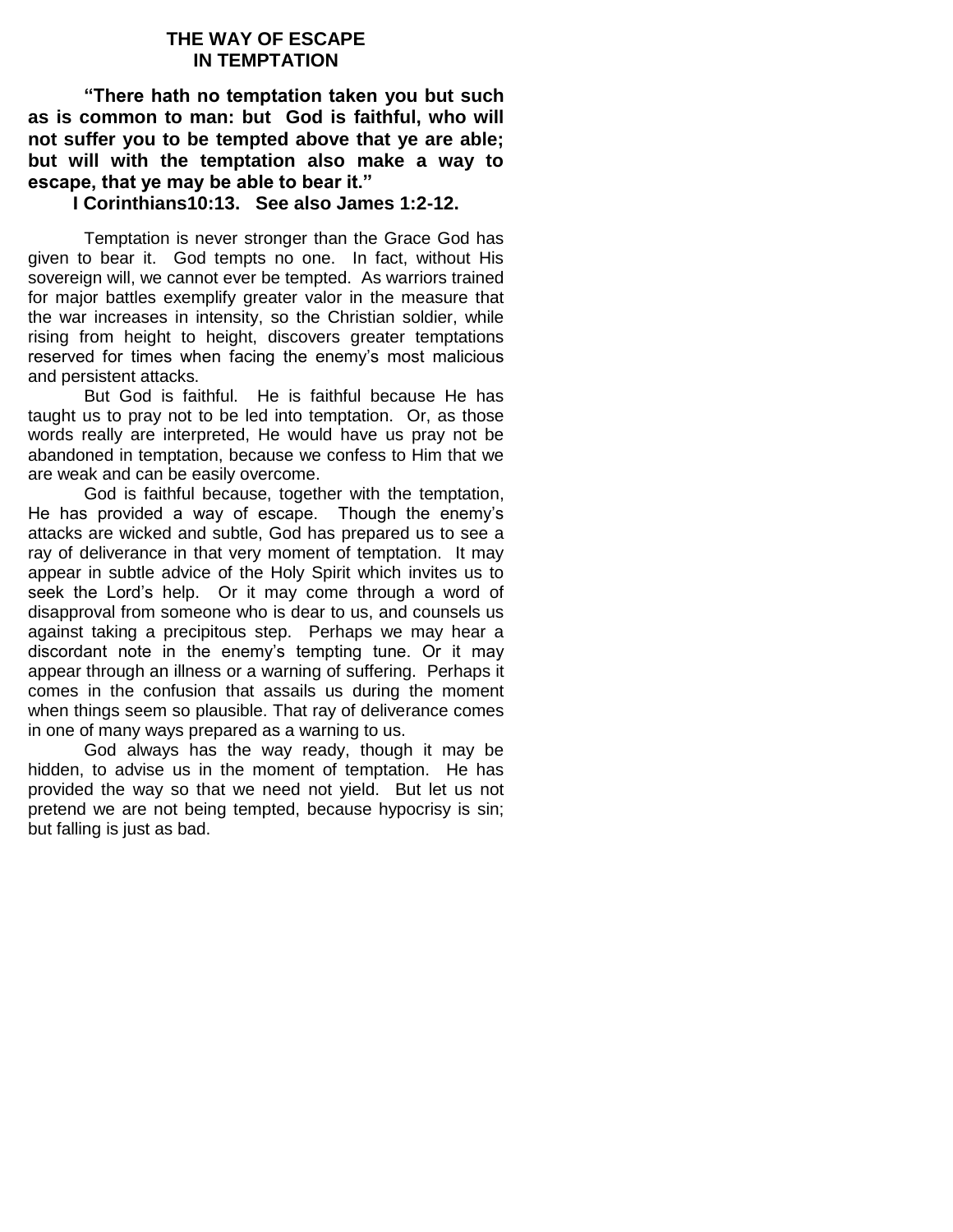Jesus Christ becomes more real in the measure that the danger of falling increases. He makes Himself the Way of escape. He puts Himself between us and that evil thing. It is as if He says: "You have to pass over Me, in order to fall." This makes us understand how the Apostle Paul was able to say with victory: "….The world is crucified to me, and I to the world." He knew a double crucifixion.

Temptation has a purpose. It makes us know how frail we are. It proves to us the astuteness of the enemy, and shows us how powerless we are in trying to fight him with our own strength.

Above all, temptation teaches us that God is more vigilant than the enemy--that in His strength and mercy He has provided the means for our protection. In fact, it is only He who can make that very temptation turn out to bring glory to His Name. This is why we are exhorted: "Count it all joy, my brethren, when you meet various trials, for you know that the testing of your faith produces steadfastness (patience). Blessed is the man who endures trial (temptation), for when he has stood the test he will receive the crown of life."

--Guiseppe Petrelli

### *GOD IS THERE*

~~~~~~~~~~~~~~~

When cherished hopes all crumble, And prospects fade, or fall; Once sure feet slip and stumble, Still God rules over all. He lifts the heart of sorrow, And wipes our tears away -- He sees the glad tomorrow Beyond the sad today. All things are for a reason -- Though set-backs pain us now, They last but for a season. For God will not allow His loved ones to be tested Far more than they can bear -- In faith and trust be rested -- Where you are, God is there. --Frank Roberts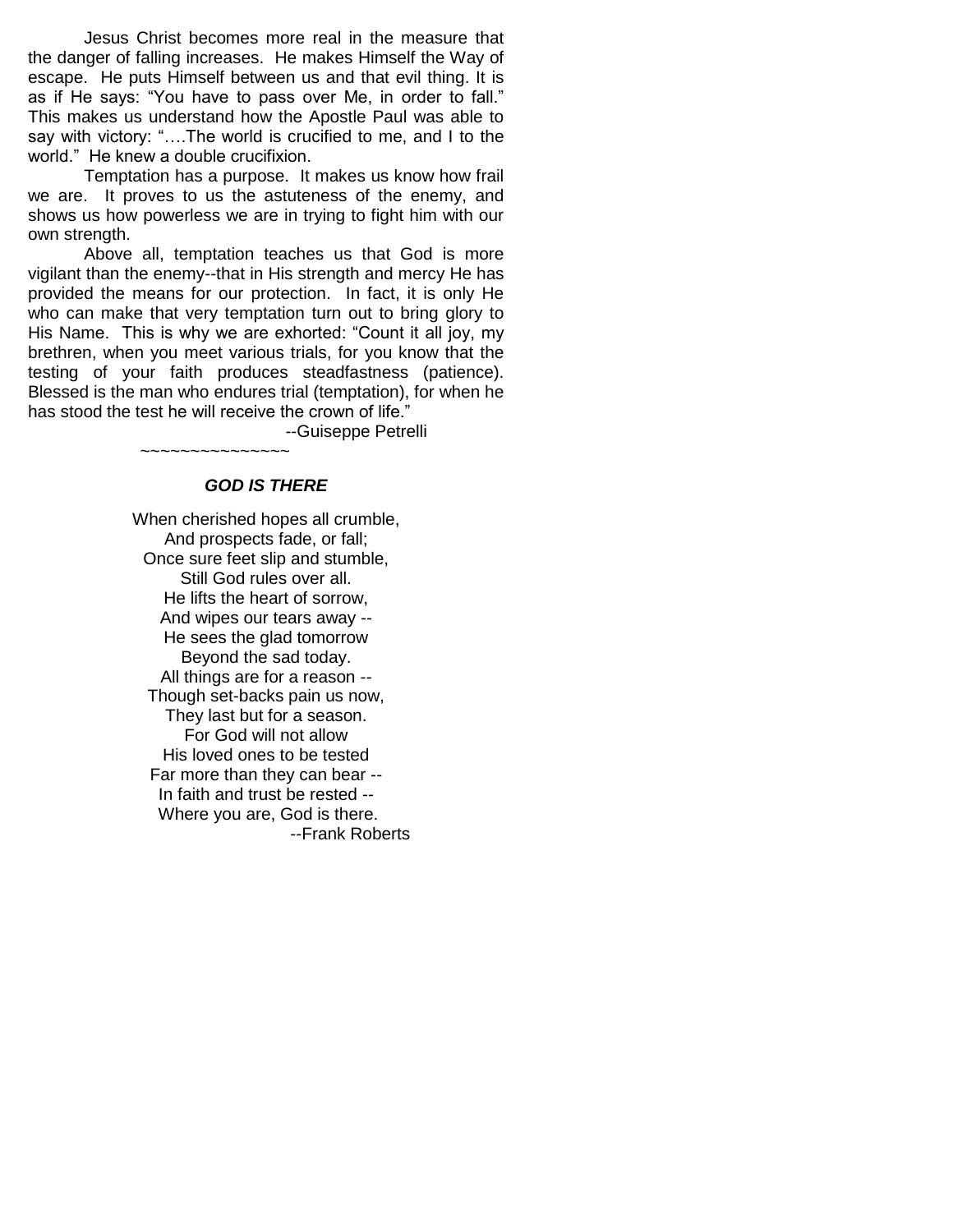## **In the Garden**

*Author-C.* Austin Miles, 1868-1946 *Composer-Co* Austin Miles, 1868-1946 *Meter-Irregular Scripture Reference--John 20* 

Mary Magdalene came and told the disciples that she had seen the Lord, and that He had spoken these things unto her. John 20: 18

It was in 1912 that music publisher Dr. Adam Geibel asked C. Austin Miles to write a hymn text that would be "sympathetic in tone, breathing tenderness in every line; one that would bring hope to the hopeless, rest for the weary, and downy pillows to dying beds."

In George W. Sanville's book, *Forty Gospel Hymn Stories,* Miles has left the following account of the writing of this hymn:

One day in March, 1912, I was seated in the dark room, where I kept my photographic equipment and organ. I drew my Bible toward me; it opened at my favorite chapter, John 20 whether by chance or inspiration let each reader decide. That meeting of Jesus and Mary had lost none of its power to charm.

As I read it that day, I seemed to be part of the scene. I became a silent witness to that dramatic moment in Mary's life, when she knelt before her Lord, and cried, "Rabboni!"

My hands were resting on the Bible while I stared at the light blue wall. As the light faded, I seemed to be standing at the entrance of a garden, looking down a gently winding path, shaded by olive branches. A woman in white, with head bowed, hand clasping her throat, as if to choke back her sobs, walked slowly into the shadows. It was Mary. As she came to the tomb, upon which she placed her hand, she bent over to look in, and hurried away.

John, in flowing robe, appeared, looking at the tomb; then came Peter, who entered the tomb, followed slowly by John.

As they departed, Mary reappeared; leaning her head upon her arm at the tomb, she wept. Turning herself, she saw Jesus standing, so did I. I knew it was He. She knelt before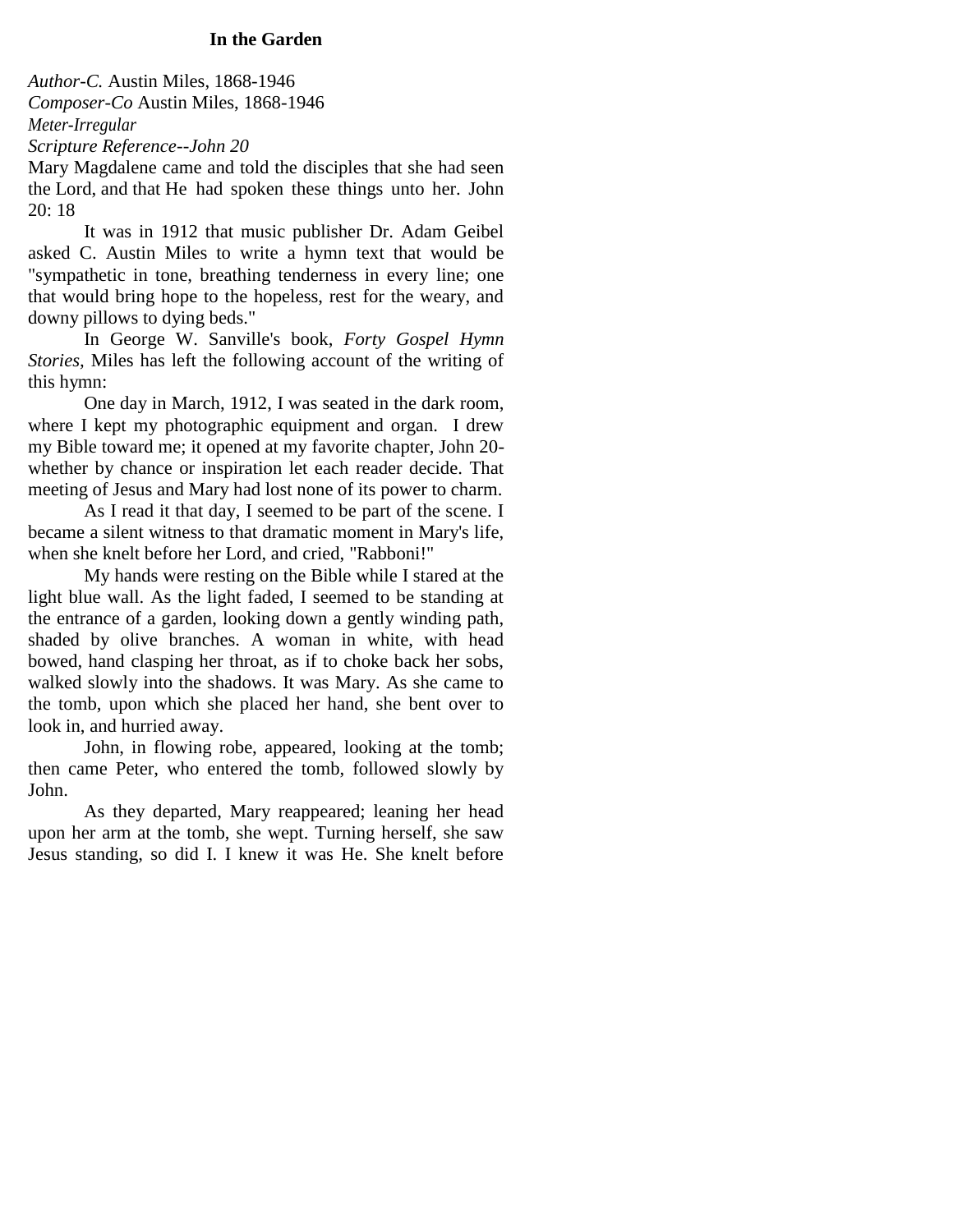Him, with arms outstretched and looking into His face cried "Rabboni!'

I awakened in full light, gripping the Bible, with muscles tense and nerves vibrating. Under the inspiration of this vision I wrote as quickly as the words could be formed the poem exactly as it has since appeared. That same evening I wrote the music.

Next to "The Old Rugged Cross," this hymn has been one of the most popular gospel hymns ever written, beginning with the days when Homer Rodeheaver led singing for the great Billy Sunday campaigns and used the hymn extensively.

In The Garden

I come to the garden alone, While the dew is still on the roses; And the voice I hear, falling on my ear, The Son of God discloses.

He speaks, and the sound of His voice, Is so sweet the birds hush their singing; And the melody that He gave to me, Within my heart is ringing.

I'd stay in the garden with Him, Tho the night around me be falling; But He bids me go thru the voice of woe, His voice to me is calling.

Chorus:

And He walks with me, and He talks with me, And He tells me I am His own, And the joy we share, as we tarry there, None other has ever known.

Taken from "101 Hymn Stories," Copyright © 1982 by Kenneth W. Osbeck. Published by Kregel Publications, Grand Rapids, MI. Used by permission of the publisher. All rights reserved.